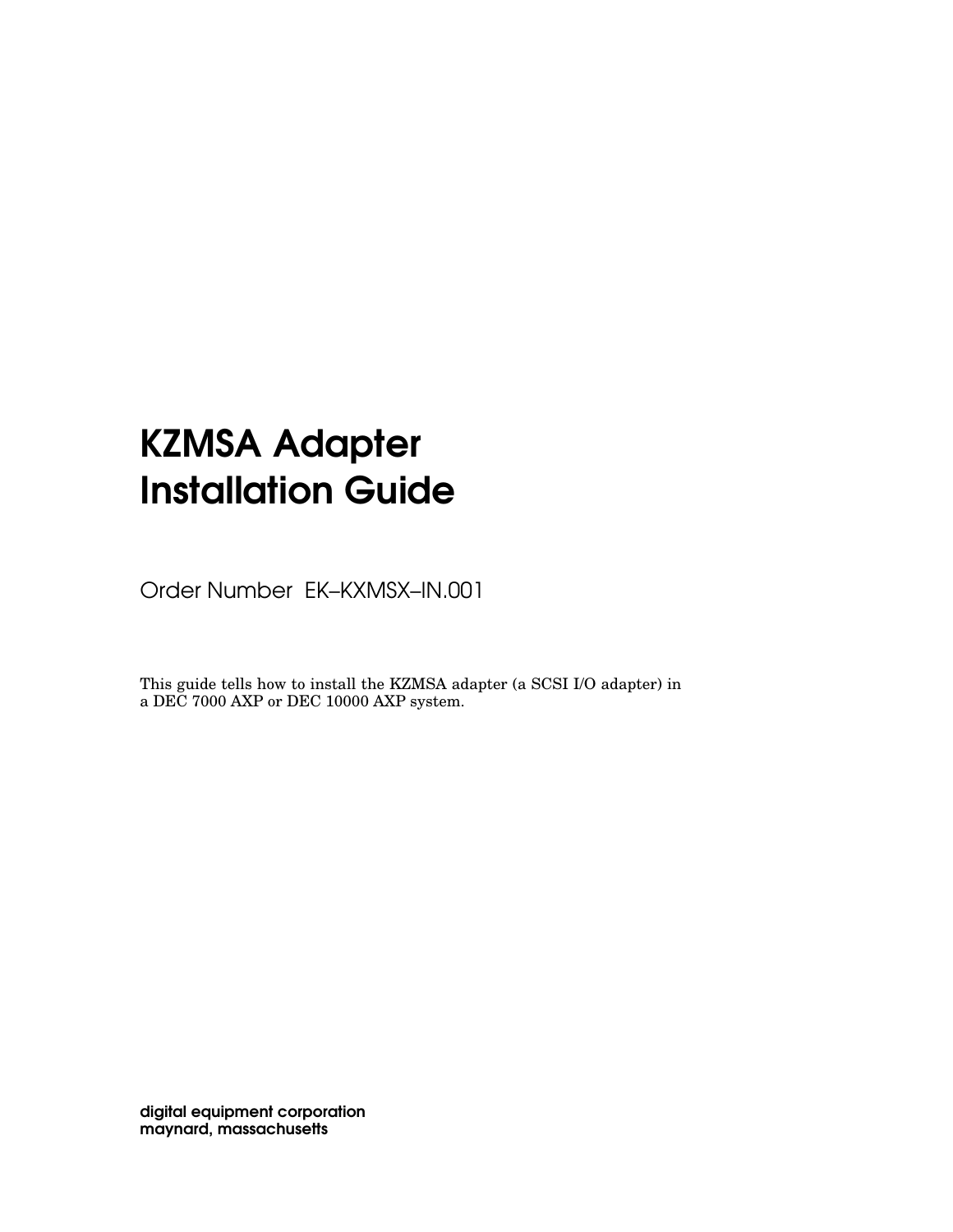#### **First Printing, May 1993**

The information in this document is subject to change without notice and should not be construed as a commitment by Digital Equipment Corporation.

Digital Equipment Corporation assumes no responsibility for any errors that may appear in this document.

The software, if any, described in this document is furnished under a license and may be used or copied only in accordance with the terms of such license. No responsibility is assumed for the use or reliability of software or equipment that is not supplied by Digital Equipment Corporation or its affiliated companies.

Copyright © 1993 by Digital Equipment Corporation.

All Rights Reserved. Printed in U.S.A.

The following are trademarks of Digital Equipment Corporation:

| Alpha AXP         | <b>DECUS</b>  | <b>VAXBI</b>      |
|-------------------|---------------|-------------------|
| <b>AXP</b>        | <b>DWMVA</b>  | <b>VAXELN</b>     |
| DEC               | OpenVMS       | <b>VMScluster</b> |
| DECchip           | <b>ULTRIX</b> | XMI               |
| DEC LANcontroller | <b>UNIBUS</b> | The AXP logo      |
| <b>DECnet</b>     | VAX           | digital           |

OSF/1 is a registered trademark of the Open Software Foundation, Inc.

**FCC NOTICE:** The equipment described in this manual generates, uses, and may emit radio frequency energy. The equipment has been type tested and found to comply with the limits for a Class A computing device pursuant to Subpart J of Part 15 of FCC Rules, which are designed to provide reasonable protection against such radio frequency interference when operated in a commercial environment. Operation of this equipment in a residential area may cause interference, in which case the user at his own expense may be required to take measures to correct the interference.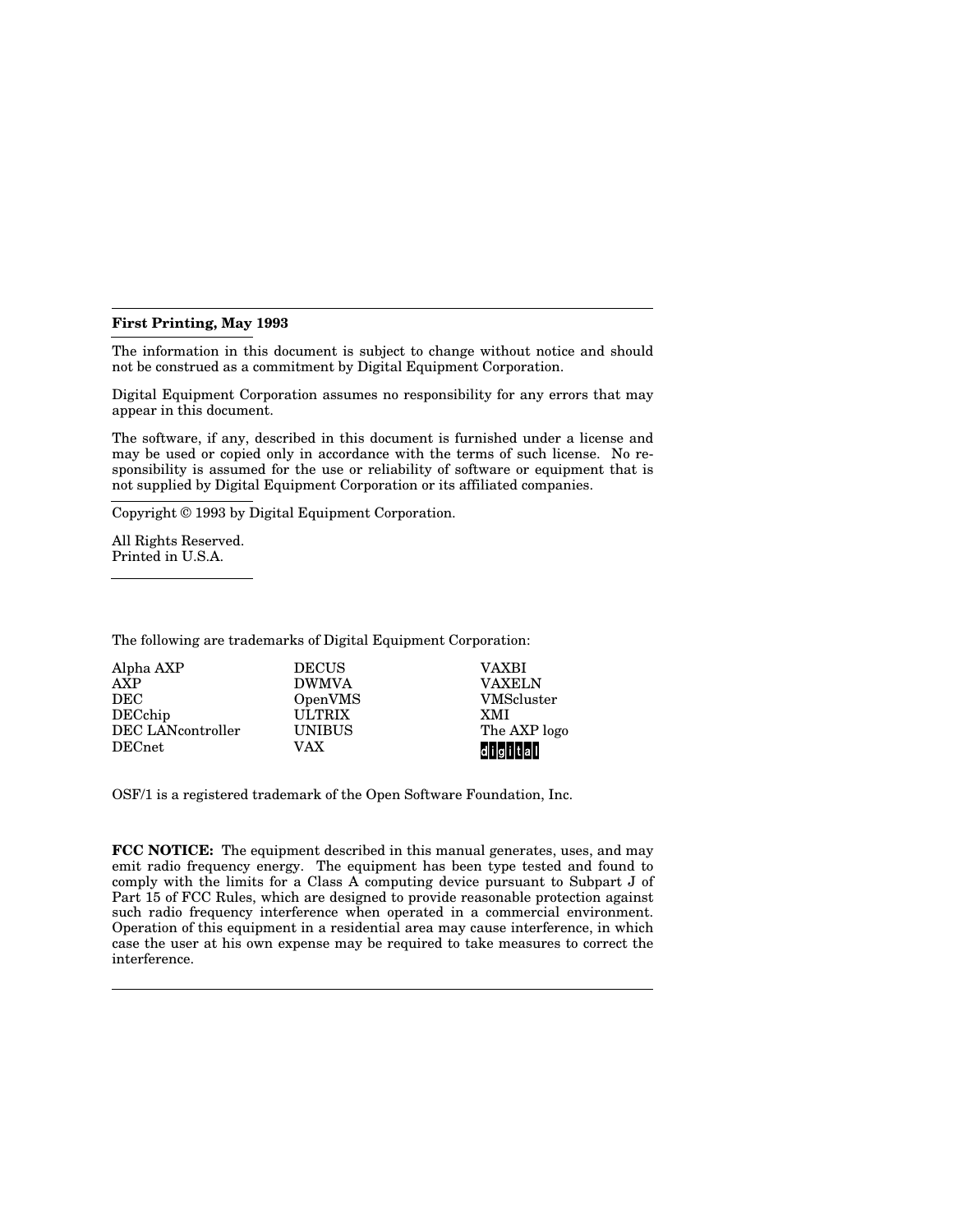# **Contents**

|--|--|

# Chapter 1 Getting Started: Check the Kits

| 1.1   |                                                         |  |
|-------|---------------------------------------------------------|--|
| 1.1.1 | Fast Synchronous Transfer Option  1-2                   |  |
| 1.1.2 | Single-Ended and Differential SCSI Implementations. 1-3 |  |
| 1.1.3 |                                                         |  |
| 1.1.4 | Finding Out When You Can Use Fast SCSI  1-5             |  |
| 1.2   | Kits Needed to Install KZMSA Adapter  1-5               |  |
| 1.2.1 |                                                         |  |
| 1.2.2 |                                                         |  |
| 1.3   |                                                         |  |
| 1.3.1 | XMI PIU - DWLMA-AA or -BA Kit  1-6                      |  |
| 1.3.2 |                                                         |  |
| 1.3.3 |                                                         |  |
| 1.3.4 | DWZZA and Expander Cabinet Kits  1-7                    |  |
| 1.3.5 | SCSI CD-ROM, Disk, and Tape Units 1-8                   |  |
| 1.3.6 | Console Disk for Enabling the Fast Synchronous          |  |
|       |                                                         |  |
| 1.4   |                                                         |  |

# Chapter 2 Installing the Adapter

| 2.1 |                                                        |  |
|-----|--------------------------------------------------------|--|
| 2.2 |                                                        |  |
| 2.3 | Attaching the SCSI Cable Connector Assembly to the XMI |  |
|     |                                                        |  |
| 2.4 |                                                        |  |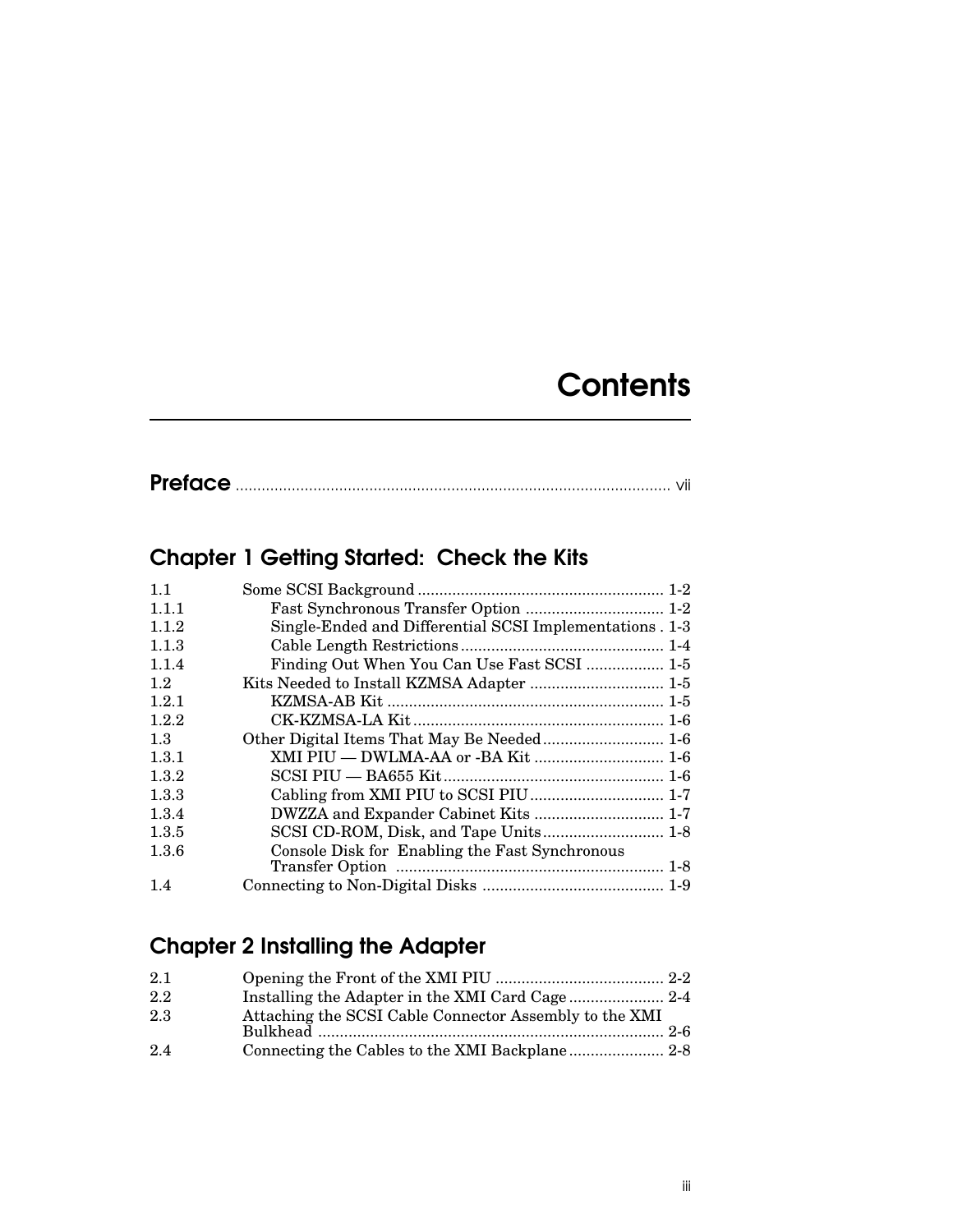# Chapter 3 Verifying That the Adapter Works

| 3.1 |  |  |  |
|-----|--|--|--|
|-----|--|--|--|

### Chapter 4 Selecting the "Fast Synchronous Transfer" **Option**

| 4.1 |                                              |  |
|-----|----------------------------------------------|--|
| 4.2 | Determine Which XMI PIUs Hold Each KZMSA 4-4 |  |
| 4.3 |                                              |  |
| 4.4 |                                              |  |
| 4.5 |                                              |  |

## Appendix A Grounding Rules for Cabinets and Enclosures

| A.1 |  |
|-----|--|
| A.2 |  |

# Examples

| $4 - 1$ |  |
|---------|--|
| $4 - 2$ |  |
| $4 - 3$ |  |
| $4 - 4$ |  |

# Figures

| $1 - 1$                                                          |  |
|------------------------------------------------------------------|--|
|                                                                  |  |
| $1 - 2$                                                          |  |
| Single- Ended and Differential Transmission 1-3<br>$1 - 3$       |  |
| DWZZA Bus Adapters Allow Extended Cable Length  1-4<br>$1 - 4$   |  |
| $1 - 5$                                                          |  |
| $1 - 6$                                                          |  |
| $2 - 1$                                                          |  |
| $2 - 2$                                                          |  |
| Attaching the Cable Assembly to the XMI Bulkhead  2-6<br>$2 - 3$ |  |
| $2 - 4$                                                          |  |
| Yellow LED Indicates Power- Up Self- Test Passed 3-2<br>$3 - 1$  |  |
| $4 - 1$                                                          |  |
| $4 - 2$                                                          |  |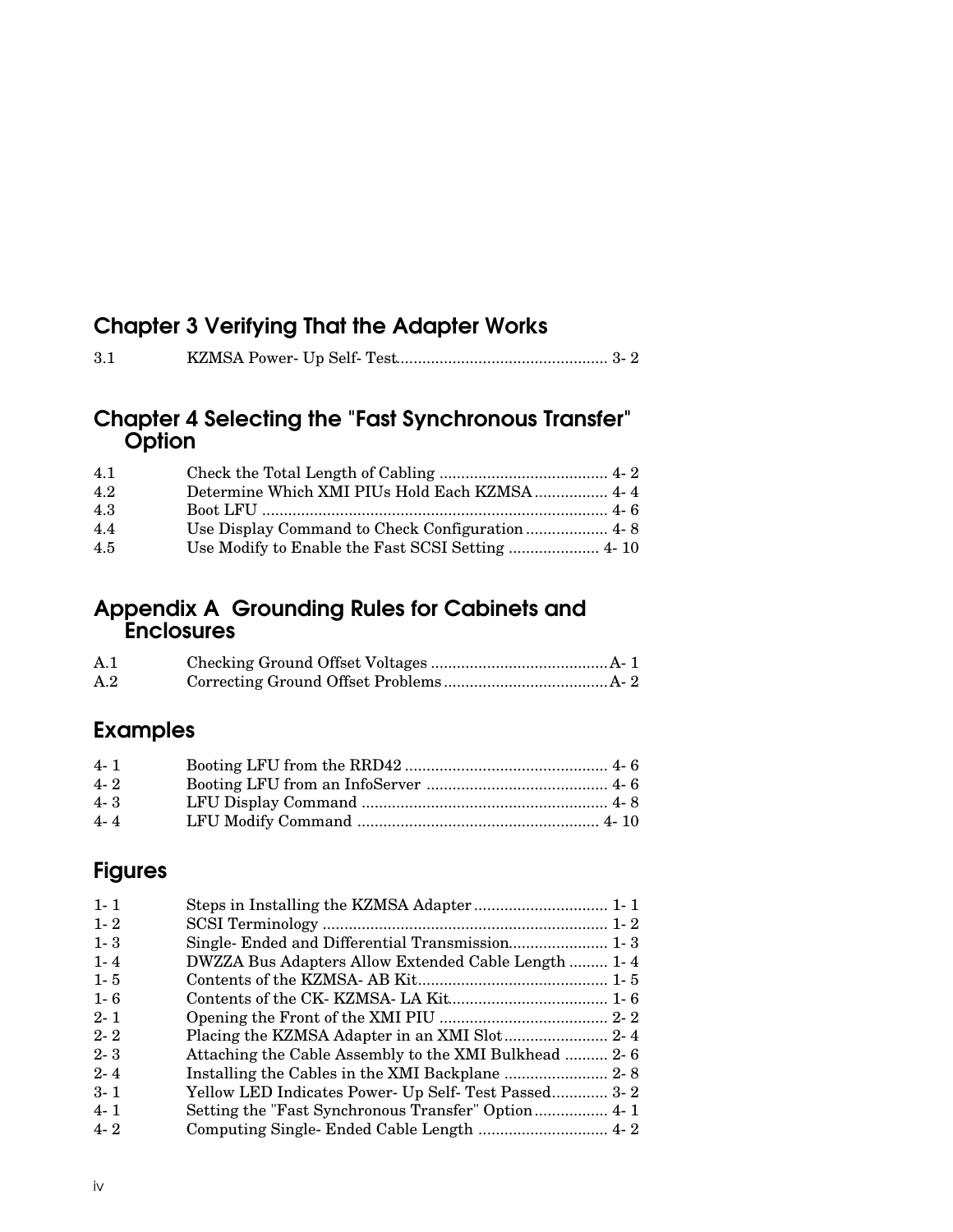| $4 - 3$ | How to Compute Cable Length When Using DWZZAs  4-3   |
|---------|------------------------------------------------------|
| 4-4     |                                                      |
| $4 - 5$ | DEC 7000 System Showing Fast SCSI Possibilities  4-9 |
|         |                                                      |

# Tables

| $1 - 1$ | Maximum Cable Length Defined by ANSI SCSI Standard. 1-4   |
|---------|-----------------------------------------------------------|
| $1 - 2$ | Digital's Single-Ended Cable for SCSI PIU Connections 1-7 |
| $1 - 3$ |                                                           |
| $1 - 4$ | SCSI Single-Ended Cables Available from Digital 1-10      |
| $1 - 5$ | SCSI Terminators Available from Digital  1-10             |
|         |                                                           |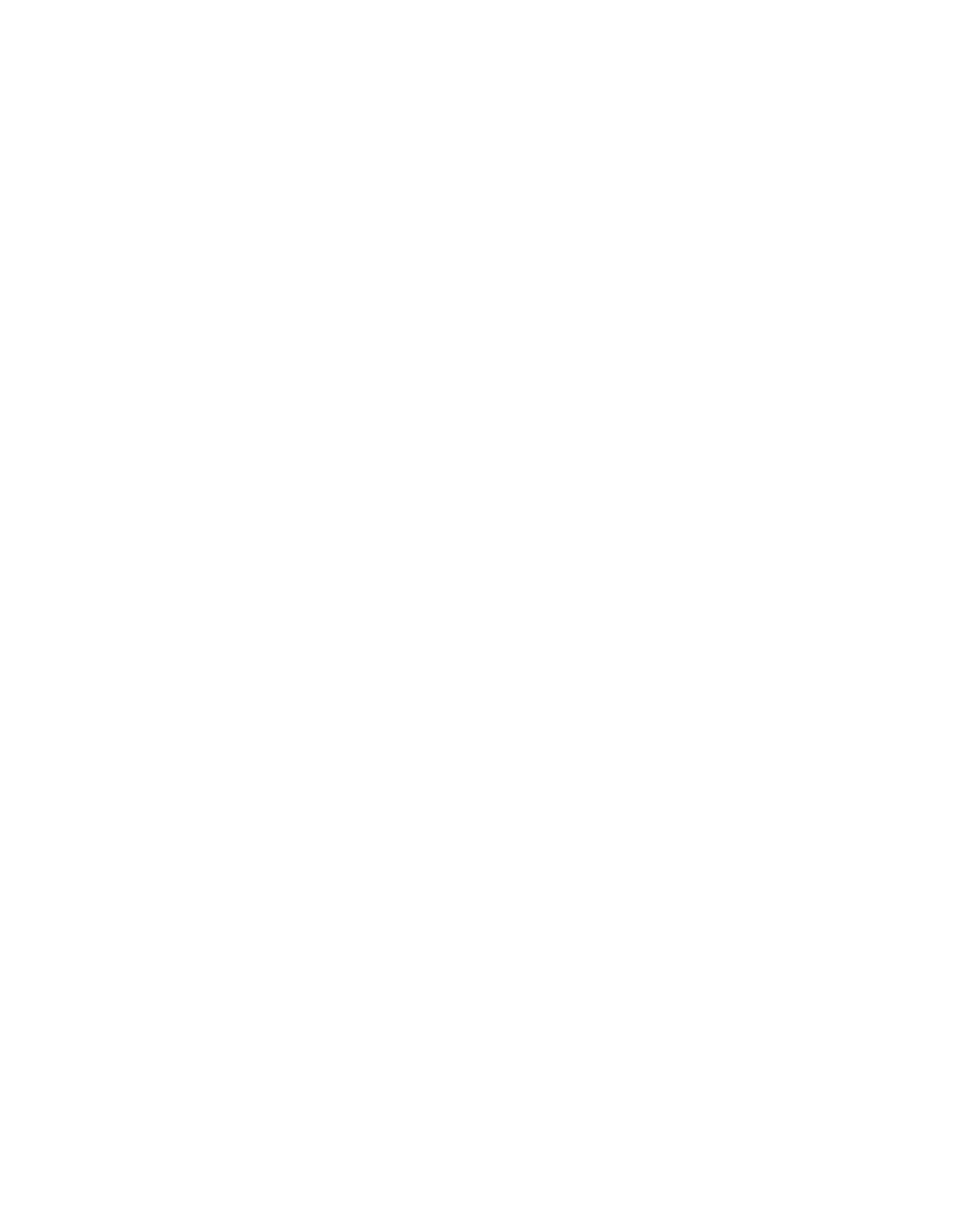# **Preface**

# Intended Audience

This manual is written for someone who needs to install a KZMSA adapter in the XMI card cage of a DEC 7000 or DEC 10000 system.

## Document Structure

This manual has four chapters and an appendix, as follows:

- **Chapter 1, Getting Started: Check the Kits,** describes the contents of the kits needed to install the adapter, and lists the other kits needed to do SCSI tape and disk I/O. The chapter also gives information needed for those who wish to connect to non-Digital devices.
- **Chapter 2, Installing the Adapter,** tells how to install the KZMSA adapter in the XMI card cage of a DEC 7000 or DEC 10000 system and connect the bulkhead cable assembly to the bulkhead of the XMI plugin unit (PIU).
- **Chapter 3, Verifying That the Adapter Works,** describes the power-up self-test for the KZMSA, which tests the basic functionality of the board.
- **Chapter 4, Selecting the "Fast Synchronous Transfer" Option,**  tells how to modify one of the KZMSA firmware parameters to allow for what is sometimes called simply "fast SCSI" operation. This option widens the range of possible peak transfer rates where cabling restrictions allow.
- **Appendix A, Grounding Rules for Cabinets and Enclosures,** gives the rules to follow to ensure proper grounding in multiple-cabinet or -enclosure SCSI configurations. Improper grounding can be a safety hazard and can also cause performance degradation and/or data corruption.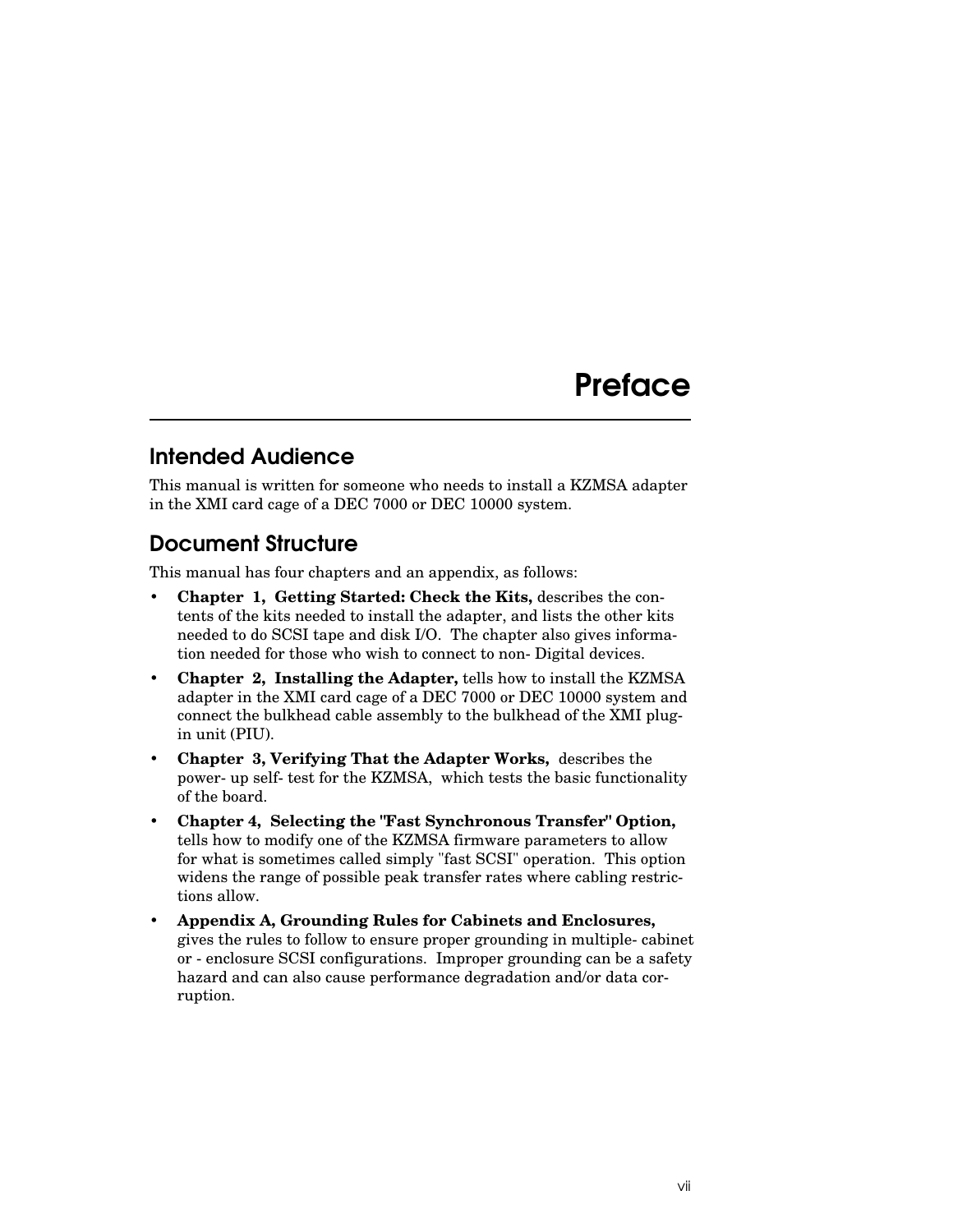# Documentation Titles

Table 1 lists books related to the installation of the KZMSA adapter and general troubleshooting and service information.

### Table 1 Related Documentation

| <b>Title</b>                                    | <b>Order Number</b> |
|-------------------------------------------------|---------------------|
| <b>Installation Kit</b>                         | $EK-7000B-DK$       |
| <b>Site Preparation Guide</b>                   | $EK-7000B-SP$       |
| <i>Installation Guide</i>                       | $EK-700EB-IN$       |
| <b>Hardware User Information Kit</b>            | $EK-7001B-DK$       |
| <b>Operations Manual</b>                        | $EK-7000B-OP$       |
| <b>Basic Troubleshooting</b>                    | EK-7000B-TS         |
| <b>Service Information Kit-DEC 7000</b>         | $EK-7002B-DK$       |
| Platform Service Manual                         | $EK-7000A-SV$       |
| <b>System Service Manual</b>                    | $EK$ -7002B-SV      |
| Pocket Service Guide                            | $EK-7700A-PG$       |
| <b>Advanced Troubleshooting</b>                 | $EK-7701A-TS$       |
| <b>Related Manuals</b>                          |                     |
| BA655 SCSI Disk and Tape PIU Installation Guide | $EK-BAG55-N$        |
| StorageWorks Family Configuration Guide         | $EK-BA350-CG$       |
| <b>StorageWorks Family User's Guide</b>         | $EK-BA350-UG$       |
| <b>DWLMA XMI PIU Installation Guide</b>         | EK-DWLMA-IN         |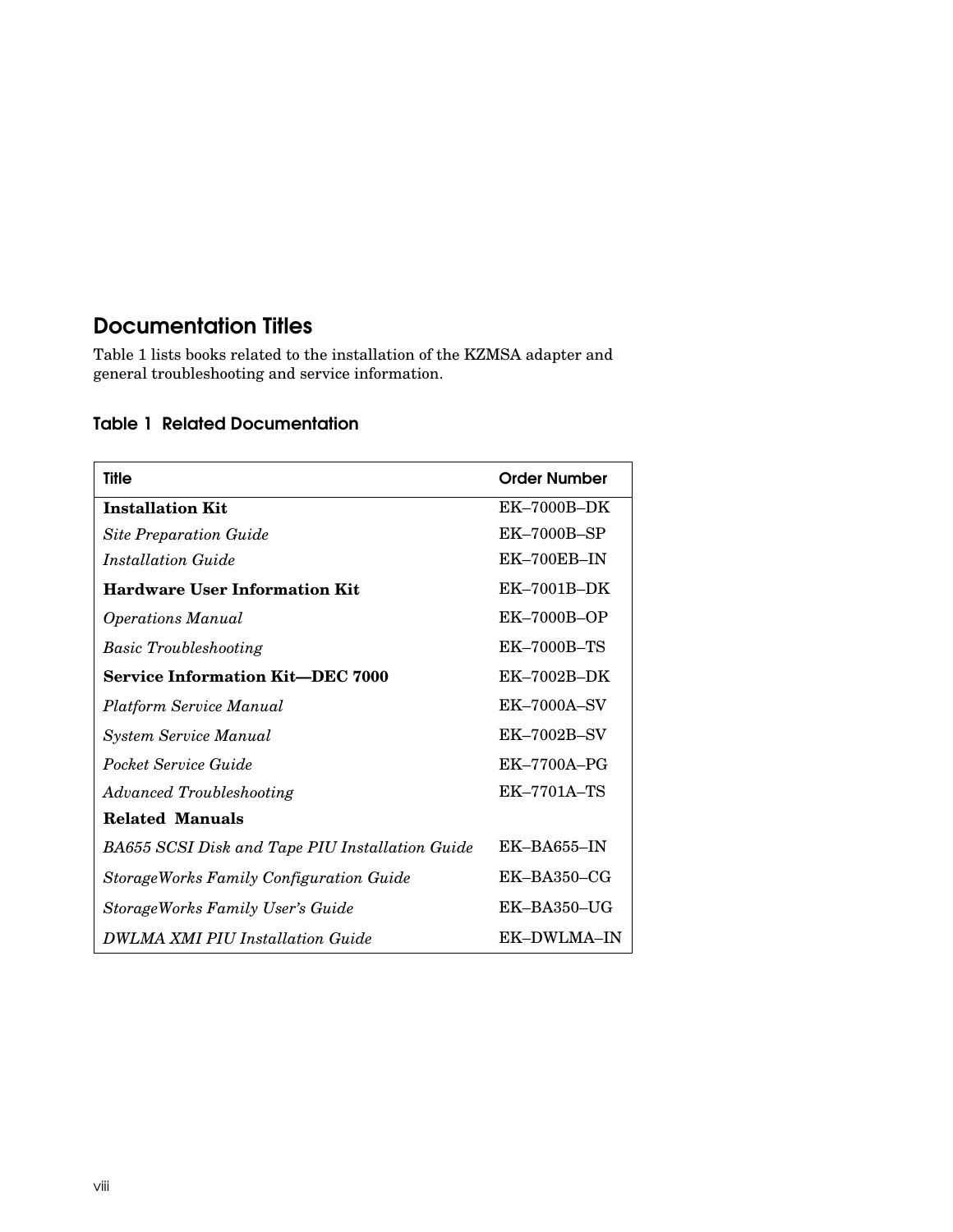# Chapter 1

# Getting Started: Check the Kits

The KZMSA I/O adapter is used in the XMI plug-in unit (PIU) of a DEC 7000 AXP or DEC 10000 AXP system. The KZMSA allows I/O to tapes and disks using the SCSI (Small Computer Systems Interface) protocol. Figure 1-1 shows the steps involved in installing the adapter alone.

For I/O, however, you need to connect the KZMSA to SCSI disks and/or tapes. Digital supplies the BA655 SCSI disk and tape PIU for SCSI I/O devices in the system and expander cabinets of the DEC 7000 and DEC 10000 systems. Digital also supplies separate SCSI storage cabinets and devices that allow the longer cable lengths needed for extensive storage arrays. Or, the site may be connecting to non-Digital devices.

Thus, the installation you are working on may involve more than simply installing the adapter. You need to check to see what other equipment exists or will be used with the KZMSA adapter. This manual tells what is currently available and what to look for in the way of other equipment that affects the adapter's installation. See the *BA655 SCSI Disk and Tape PIU Installation Guide* for information on installing devices in the SCSI PIU.

#### Figure 1-1 Steps in Installing the KZMSA Adapter



1. Install the board and XMI cables



2. Verify operation of 3. Enable the board



 fast SCSI, if applicable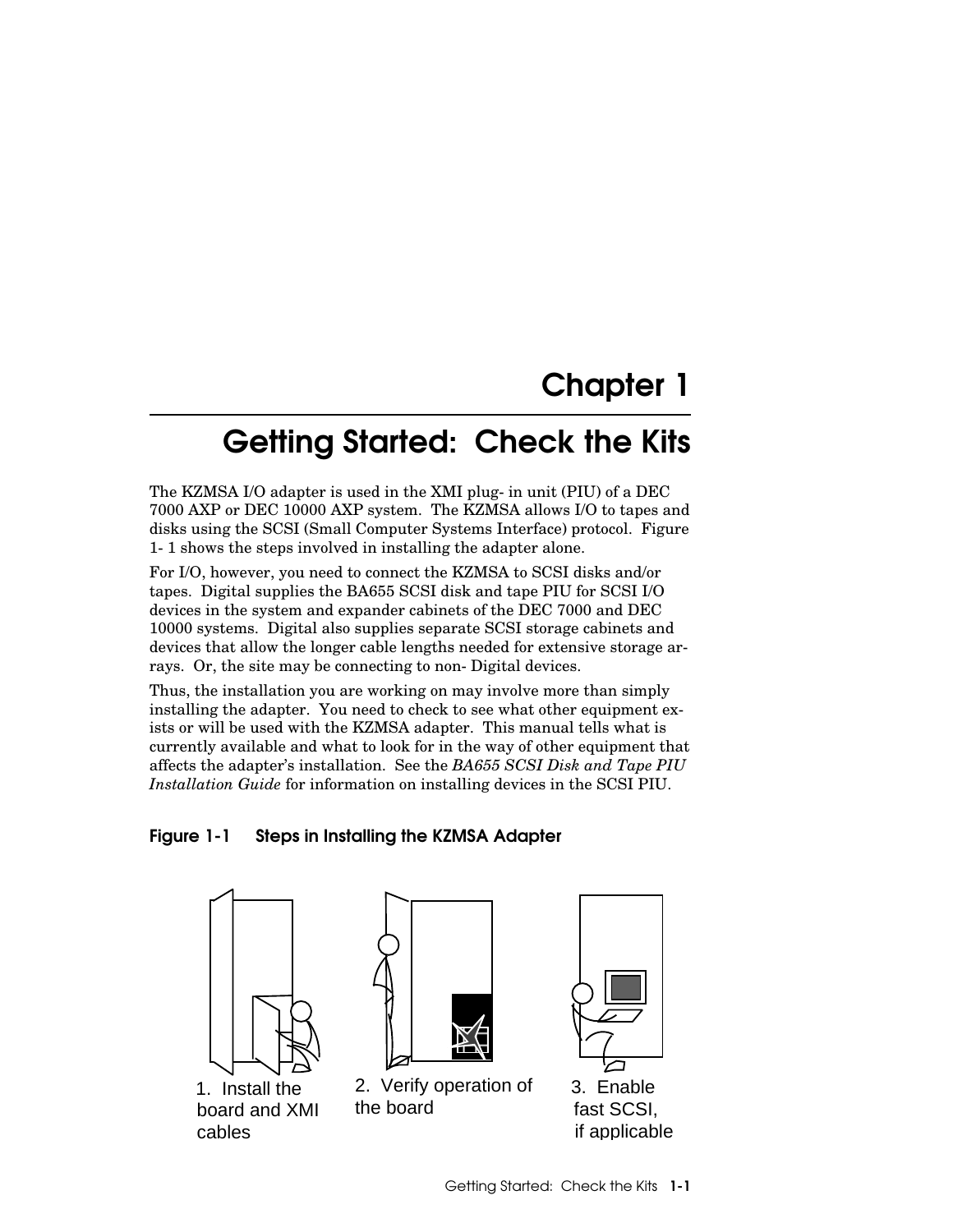## 1.1 Some SCSI Background

You may be installing only the KZMSA adapter at this point. Or, you may also be installing attendant I/O devices and cabling. Either way, it will help to know a little about the Small Computer Systems Interface (SCSI).

The characteristics of the interface are regulated by the American National Standards Institute (ANSI), which produces documents describing the hardware and software interface. You may find the terms used to describe SCSI features confusing. The terms you need to know for installation of the KZMSA revolve around a feature called the "fast synchronous transfer option," or "fast SCSI" (see Figure 1-2).

#### Figure 1-2 SCSI Terminology



### 1.1.1 Fast Synchronous Transfer Option

The SCSI "fast synchronous transfer option" makes it possible for I/O devices that can run fast SCSI to achieve from 5- to 10-Mbytes/second peak rate transfers in synchronous mode. The SCSI-1 specification defines the peak transfer rate in synchronous mode as 1 to 5 Mbytes/second or 1.5 Mbytes/second in asynchronous mode.

Running fast SCSI, then, can double the transfer rate. However, many cable configurations do not handle fast SCSI, so the KZMSA offers a choice. Version 4.3 and upward of the KZMSA firmware offer the option of select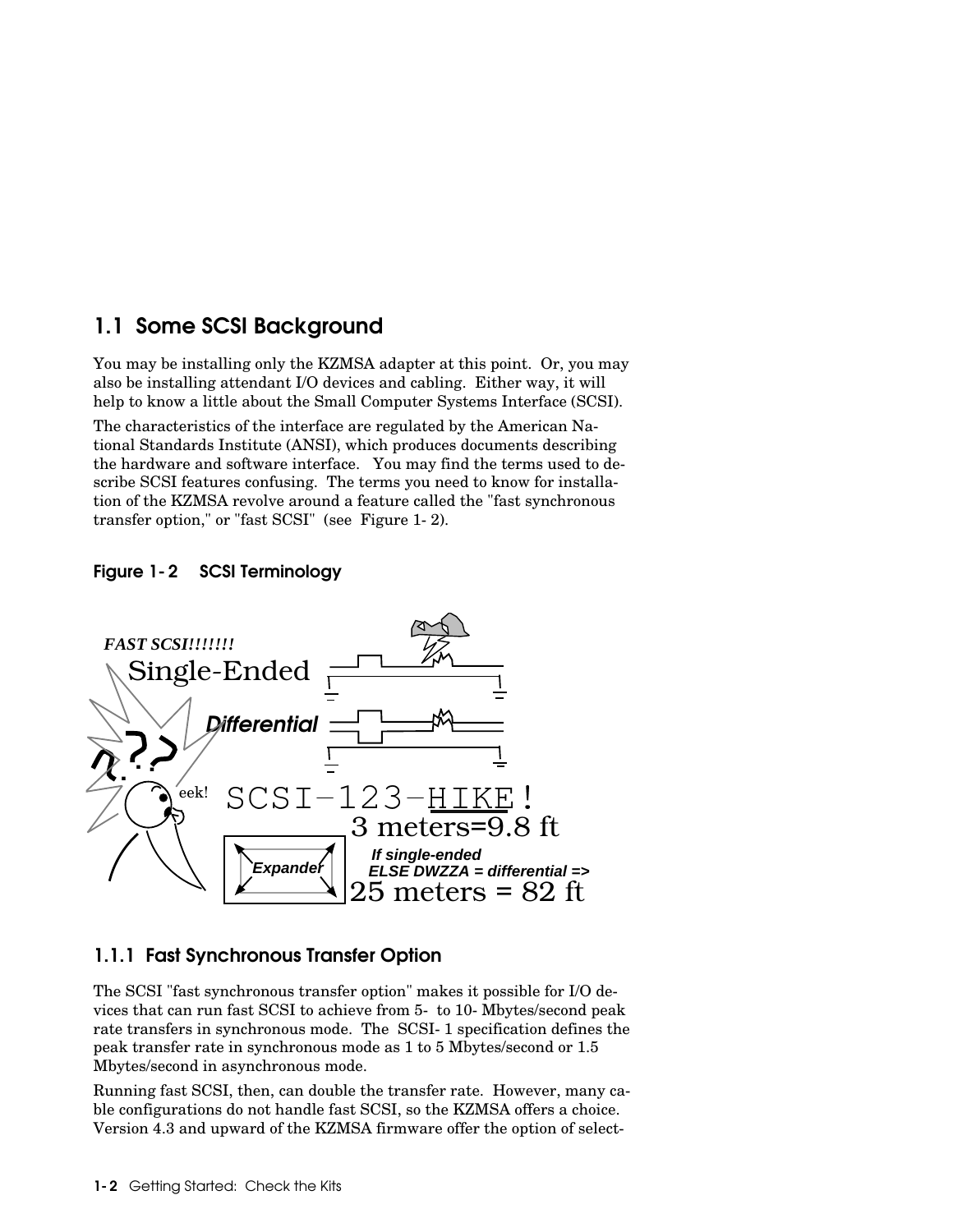ing fast SCSI. The default is unselected, for the factor affecting whether fast SCSI can be used is cable length, which varies according to the type of transmission: single-ended or differential. You can select fast SCSI without jeopardizing transfers to devices that do not support fast SCSI, because each transfer is negotiated; both device and controller must agree to do fast, or operation reverts to 1- to 5-Mbytes/second peak transfer rate.

### 1.1.2 Single-Ended and Differential SCSI Implementations

The ANSI SCSI-2 specification defines two types of SCSI transmission: single-ended and differential. The choice affects cable length. The shorter-length single-ended option is intended primarily for connecting to devices within a cabinet. The longer cable possible with the differential option allows for connection to expander cabinets farther from the system. One reason that the cable can be longer with differential is that the transmission method provides better protection from noise interference.

The *KZMSA is* a *single-ended adapter*; current is passed onto the cable to form a data signal (the rectangular bump in the signal wire in Figure 1.3). Noise can occur when an electrical disturbance (such as might be caused by lightning) causes a spike in the current on the signal wire that can be misinterpreted as a data signal (the jagged bump in the signal wire).

The *DWZZA bus converters*, available from Digital*, convert single-ended transmissions to differential*. Differential transmission decreases noise interference by using *two* signal wires and measuring a signal as the *difference* between the voltages in the two signal wires. A spike from a disturbance is identical in both data wires, hence the difference between the voltages remains the same and is not interpreted as a data signal.

#### Figure 1-3 Single-Ended and Differential Transmission

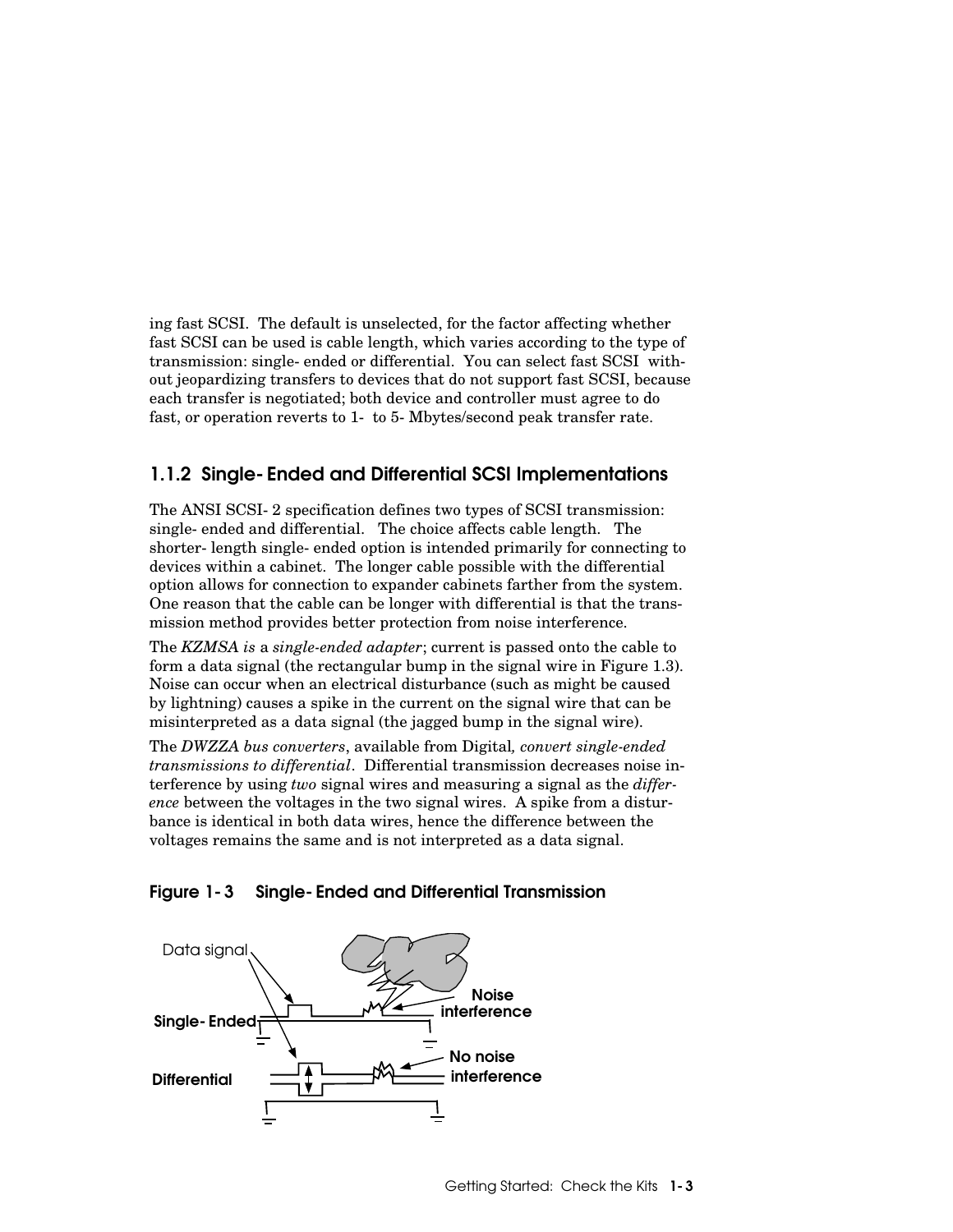### 1.1.3 Cable Length Restrictions

As discussed, the ANSI SCSI specification defines limits for the length of cable for connecting to SCSI I/O devices. The length varies according to two factors:

- Whether single-ended or differential transmission is used, and
- Whether the fast SCSI option is used.

Table 1-1 shows the length of cable allowed for these variations specified by the ANSI SCSI standard. The DWZZA bus adapters can be used on the DEC 7000/10000 systems to convert from single-ended to differential and back to single-ended cable connected to Digital expander cabinets. The limits apply to each segment, as shown in Figure 1-4, and allow a combined fast SCSI total cable length of 101 ft 8 in.

#### Table 1-1 Maximum Cable Length Defined by ANSI SCSI **Standard**

| <b>Fast SCSI Option</b> |                               | <b>No Fast SCSI Option</b>    |  |
|-------------------------|-------------------------------|-------------------------------|--|
| Single-Ended            | $3$ meters (9 ft 10.8 in)     | 6 meters $(19 ft 7.2 in)$     |  |
| <b>Differential</b>     | $25$ meters $(82 \text{ ft})$ | $25$ meters $(82 \text{ ft})$ |  |

#### Figure 1-4 DWZZA Bus Adapters Allow Extended Cable Length



3 m + 25 m + 3 m = 31m = 101 ft 8 in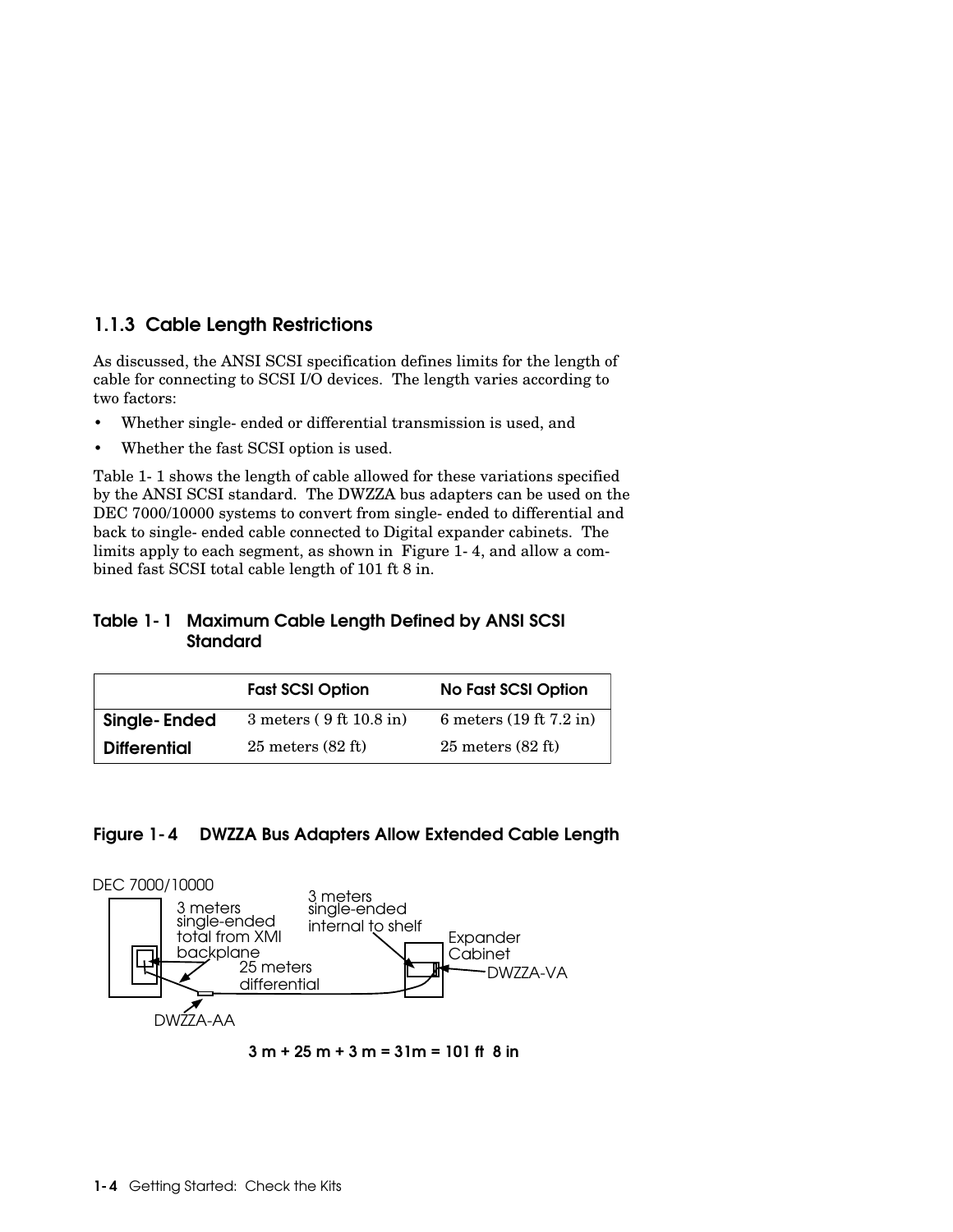## 1.1.4 Finding Out When You Can Use Fast SCSI

The KZMSA is a single-ended adapter; thus, whether or not you can use fast SCSI (a parameter you can define when you install the KZMSA) depends on the type and length of the cable you use to connect the KZMSA to the I/O devices.

If you have DWZZA bus adapters to install, and the length of single-ended cable you use to attach to the DWZZAs at each end is less than 3 meters, you can use fast SCSI. See Chapter 4 to learn how to calculate the length of single-ended cable used in installing from the XMI bulkhead and within a shelf in the SCSI PIU or expander cabinets.

If you do not have DWZZA bus adapters, whether or not you can use fast SCSI depends on the length of single-ended cable needed to complete the bus connection to the I/O devices in a SCSI PIU. See Chapter 4 for rules on calculating the length of single-ended cable.

# 1.2 Kits Needed to Install KZMSA Adapter

## 1.2.1 KZMSA-AB Kit

The KZMSA-AB kit contains this book; the other component is the T2029-AB module, otherwise known as the KZMSA adapter, and its case.

### Figure 1-5 Contents of the KZMSA-AB Kit

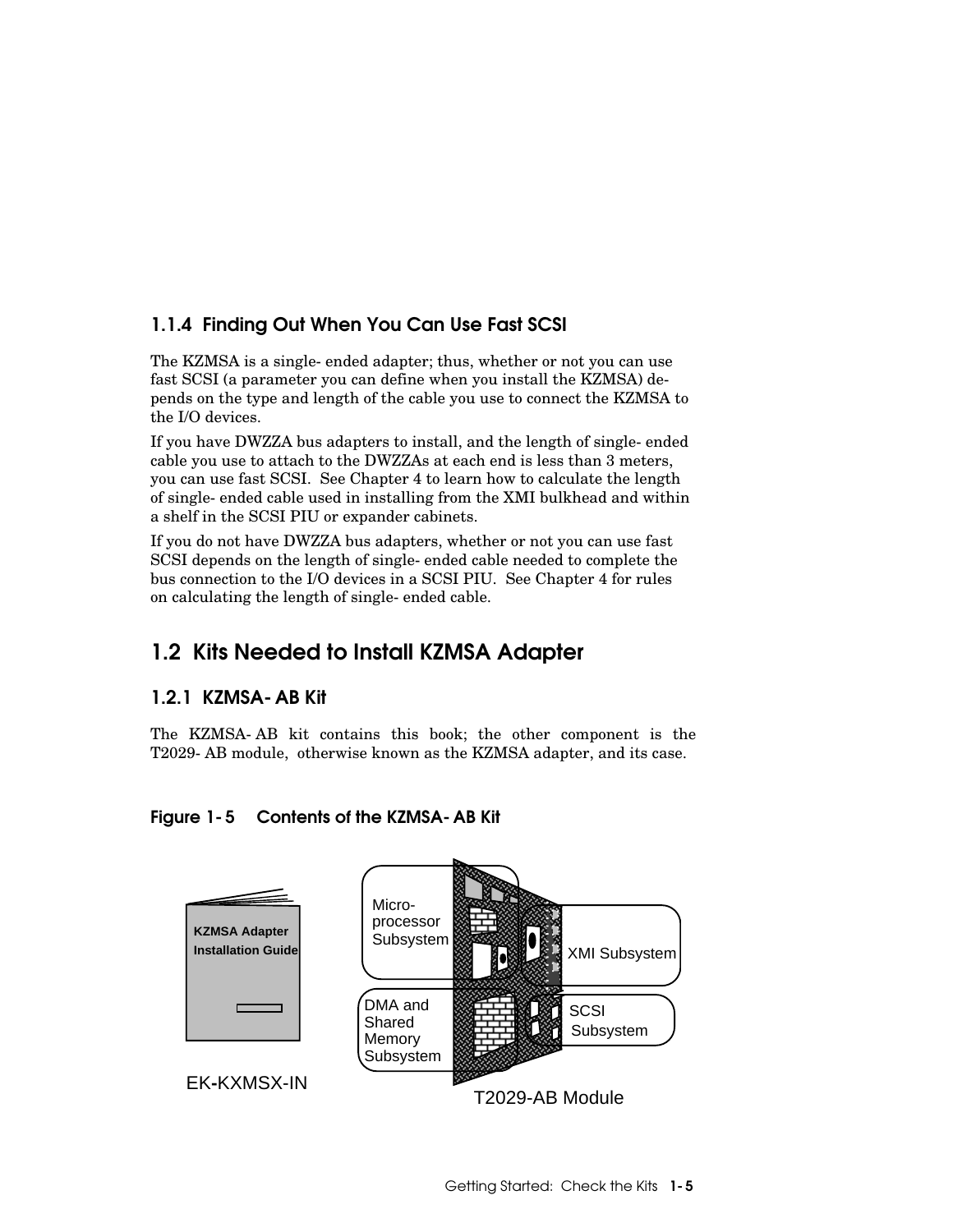#### 1.2.2 CK-KZMSA-LA Kit

This kit contains the cable assembly needed to connect the adapter to the XMI PIU bulkhead. It also contains two SCSI bus terminators.

#### Figure 1-6 Contents of the CK-KZMSA-LA Kit



# 1.3 Other Digital Items That May Be Needed

### 1.3.1 XMI PIU — DWLMA-AA or -BA Kit

The KZMSA adapter functions on the XMI bus, so the system you are working with must have an XMI PIU. Two XMI PIU kits are available, one for installation in the system cabinet and one for installation in an expander cabinet. The difference is in the length of the "hose," the cable connecting the IOP module on the LSB bus, where the CPU and memory reside, to the XMI bulkhead connector to the DWLMA module on the XMI bus, where the I/O adapters reside:

- DWLMA-AA Kit —for installing in the system cabinet
- DWLMA-BA Kit for installing in an expander cabinet

The directions for installing an XMI PIU are given in the *DWLMA XMI PIU Installation Guide*, part of the DWLMA kits.

## 1.3.2 SCSI PIU — BA655 Kit

To perform I/O, the KZMSA adapter must be connected to a SCSI tape or disk unit. Digital provides the SCSI PIU for holding Digital's tapes and disks in a DEC 7000 or 10000 system or expander cabinet. The SCSI PIU kit, BA655, contains the SCSI PIU that fits into the cabinet and plugs into the power supply, two shelves within the PIU assembly, a power unit for each shelf, and various cover plates, screws, internal cabling, and gaskets.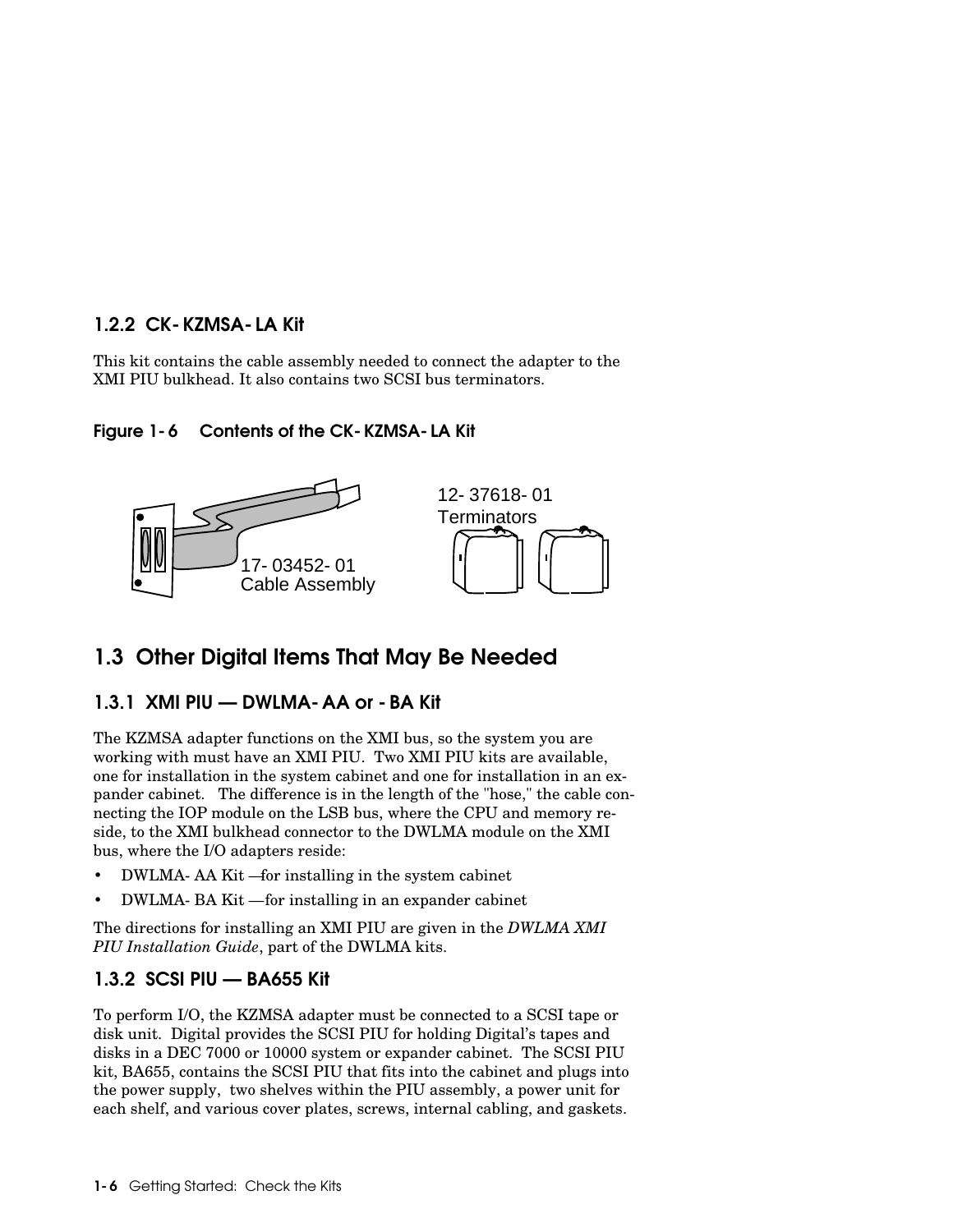The directions for installing a SCSI PIU are given in the *BA655 SCSI Disk and Tape PIU Installation Guide,* also a part of the BA655 kit.

### 1.3.3 Cabling from XMI PIU to SCSI PIU

The single-ended cabling to connect the KZMSA connectors in the XMI PIU bulkhead to the SCSI PIU or to the DWZZA are, at this printing, available in 2-, 3-, 4-, 5-, 6-, 9-, and 12-foot lengths. (See Table 1-2.) Check the Digital *Systems and Options Catalog* for the cabling available.

|  | Table 1-2 Digital's Single-Ended Cable for SCSI PIU Connections |
|--|-----------------------------------------------------------------|
|--|-----------------------------------------------------------------|

| Type                    | Length          | <b>Part Number</b> |
|-------------------------|-----------------|--------------------|
| SCSI-2 to SCSI-2        | $2$ ft          | <b>BC10U-02</b>    |
| (50- pin, high-density) | 3 ft            | <b>BC10U-03</b>    |
|                         | 4 ft            | <b>BC10U-04</b>    |
|                         | 5 <sub>ft</sub> | <b>BC10U-05</b>    |
|                         | 6ft             | <b>BC10U-06</b>    |
|                         | 9 <sub>ft</sub> | <b>BC10U-09</b>    |
|                         | $12 \text{ ft}$ | <b>BC10U-12</b>    |

## 1.3.4 DWZZA and Expander Cabinet Kits

As described in Section 1.1.3, the DWZZA devices extend the allowable cable length for fast SCSI to 31 meters, or 101 feet, 8 inches, allowing connection to special expander cabinets with their own power supply. See the Digital *Systems and Options Catalog* if you need information on what expander cabinets and kits related to installation with the DEC 7000/10000 systems are available (including related installation documentation).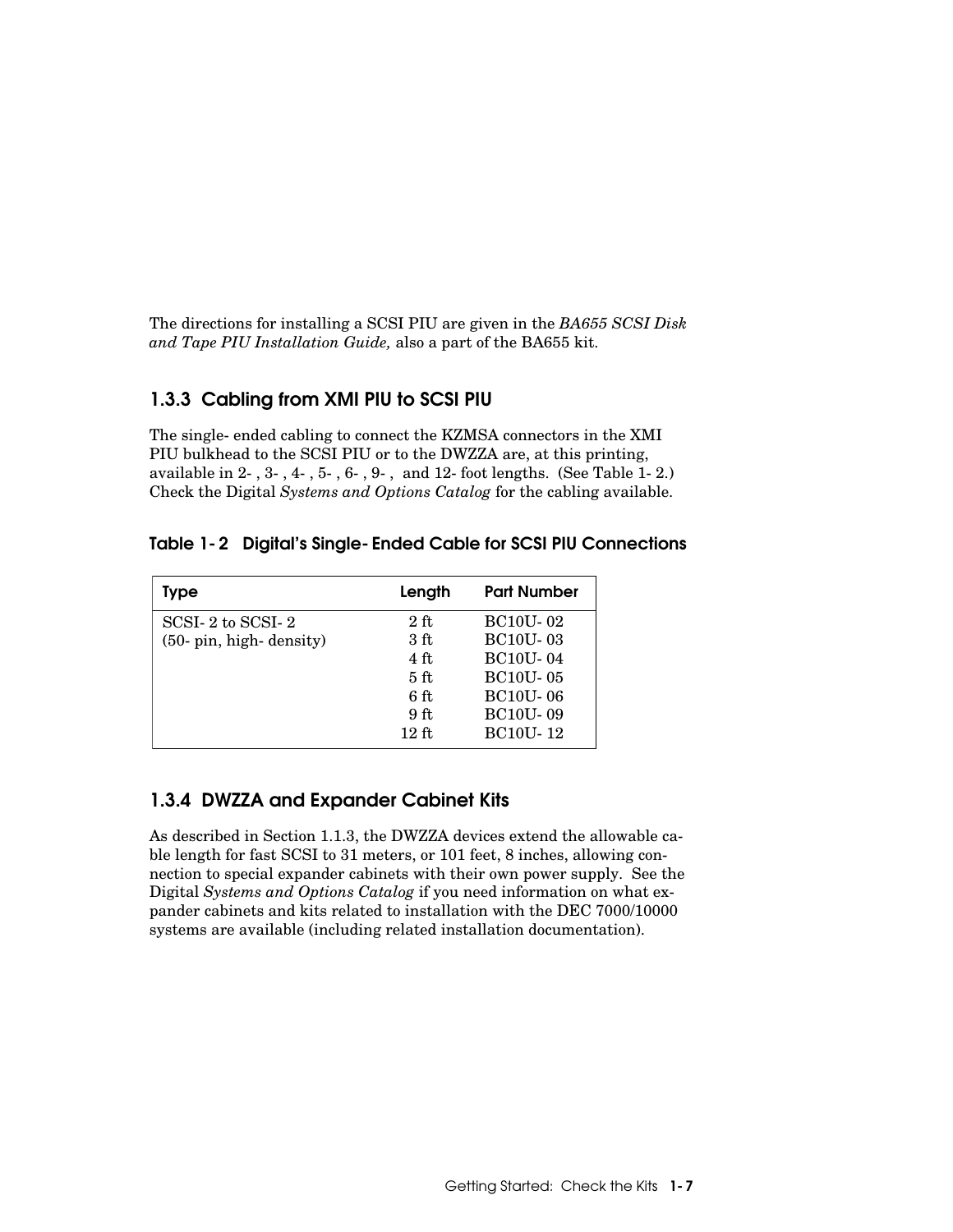### 1.3.5 SCSI CD-ROM, Disk, and Tape Units

The CD-ROM, disk, and tape units available at this printing for the SCSI PIU and supported by the KZMSA are listed in Table 1-3.

| <b>Disks</b> | <b>Tapes</b> |
|--------------|--------------|
| RRD42        | TKZ60        |
| RWZ01        | TLZ06        |
| <b>RZ26</b>  | TSZ07        |
| <b>RZ73</b>  | <b>TZ85</b>  |
| RZ74         | <b>TZ857</b> |
|              | <b>TZ86</b>  |
|              | <b>TZ867</b> |

Table 1-3 SCSI Disk and Tape Units

Again, check the Digital *Systems and Options Catalog* for current information on what disks and tapes are supported by the KZMSA.

### 1.3.6 Console Disk for Enabling the Fast Synchronous Transfer Option

Versions 4.3 and upward of the KZMSA adapter firmware make available the SCSI "fast synchronous transfer option," which makes it possible for I/O devices that can run fast SCSI to achieve from 5- to 10-Mbytes/second peak rate transfers in synchronous mode. The SCSI-1 specification defined the peak transfer rate in synchronous mode as 1 to 5 Mbytes/second or 1.5 Mbytes/second in asynchronous mode.

One aspect of fast transfer rates is the length of cable that can be used. The total length of a fast, single-ended SCSI bus cannot be more than 3 meters (9.8 feet). Buses without the fast option can extend to 6 meters (19.6 feet). This includes the length of the cabling from the XMI backplane to the XMI bulkhead, which is 30 inches (+/− 1/2 inch) in length, and the cabling in the shelf of the SCSI PIU. This length depends on how the shelves are cabled, as described in the *SCSI Disk and Tape PIU Installation Guide.*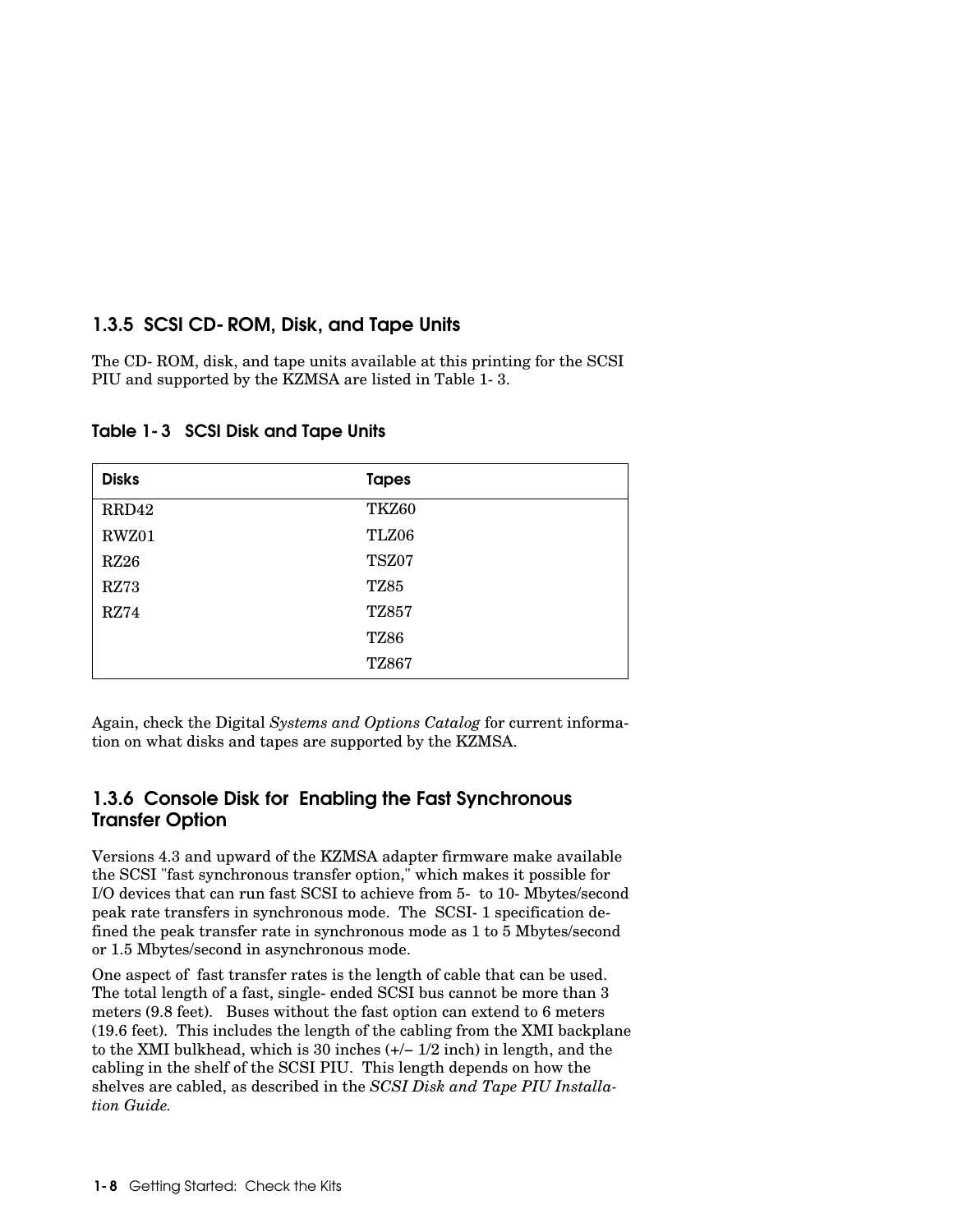The default setting for the KZMSA is to have "fast" transfers disabled, since your configuration may make it necessary to use cables longer than 9.8 feet. However, you can set a firmware parameter to enable "fast" transfers for any particular channel, using the Loadable Firmware Update (LFU) Utility, provided on the Alpha AXP Systems Firmware Update CD (Part Number AG-PTMW\*-BE, where \* is the letter that denotes the disk revision). Chapter 4 describes how to boot and run LFU to modify this parameter.

# 1.4 Connecting to Non-Digital Disks

The following information is provided for those interested in connecting the KZMSA adapter to non-Digital devices. The KZMSA is an 8-bit, singleended adapter providing two channels of I/O, each channel supporting up to seven SCSI targets. The KZMSA default has the "fast" option disabled for both channels, as described in Section 1.3.6, but either or both channels can be set to "fast" with the LFU utility, as described in Chapter 4.

The two connectors in the bulkhead are 50-pin, high-density, pin and socket female connectors.

The protocol used in the implementation of the KZMSA firmware is revision 10d of the ANSI draft proposed for the SCSI-2 interface; document X3.131-199X, dated May 1, 1991. This document is available from Global Engineering Documents, 2805 McGaw, Irvine, CA 92714. The KZMSA firmware implements a subset of the features described in this document. Specifically, the KZMSA does *not* support the following optional features:

- Wide transfers
- Tagged queuing
- Linked commands (a SCSI-1 feature also)
- Asynchronous event notification
- Extended contingent allegiance condition handling

You can connect the KZMSA to a device with a SCSI-1 connector, but devices with SCSI-2 high-density connectors are preferred so that you can use the active terminators supplied with the CK-KZMSA-LA kit. Other recommendations include:

- Dedicate one port to one external device.
- Limit the cable length from the I/O bulkhead to 12 feet maximum, the shorter the better.
- Use external device grounding common to the system to avoid ground currents (see Appendix A).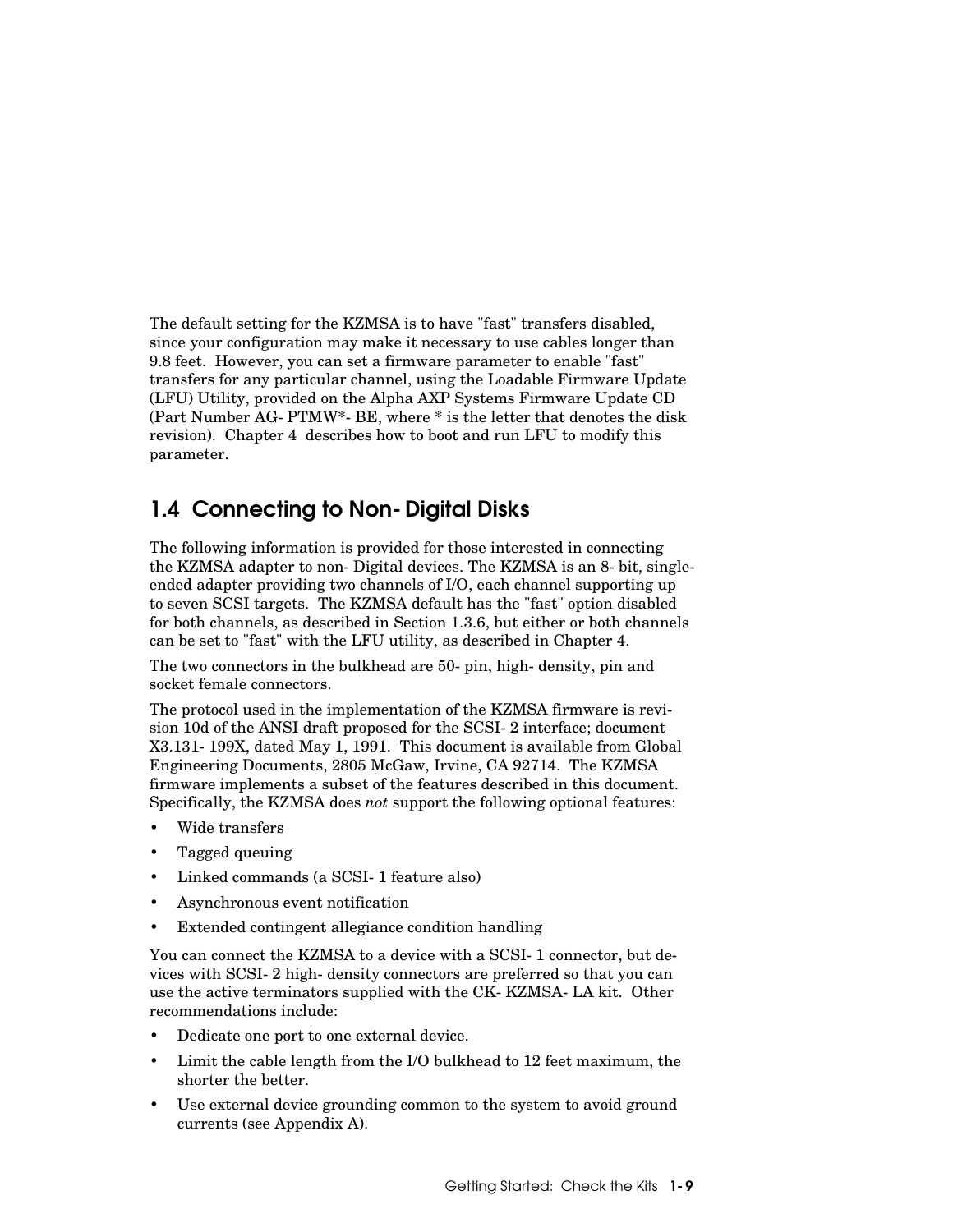See Tables 1-4 and 1-5 for SCSI cables and terminators available from Digital.

### Table 1-4 SCSI Single-Ended Cables Available from Digital

| Type                           | Length          | <b>Part Number</b> |
|--------------------------------|-----------------|--------------------|
| SCSI-2 to SCSI-2               | $2$ ft          | <b>BC10U-02</b>    |
| $(50 - pin, high-density)$     | 3 ft            | <b>BC10U-03</b>    |
|                                | 4 <sub>ft</sub> | <b>BC10U-04</b>    |
|                                | 5ff             | <b>BC10U-05</b>    |
|                                | 6ft             | <b>BC10U-06</b>    |
|                                | 9 <sub>ft</sub> | <b>BC10U-09</b>    |
|                                | $12$ ft         | <b>BC10U-12</b>    |
| $SCSI-2(50-pin, high-density)$ | 6ft             | <b>BC09D-06</b>    |
| to SCSI- $1(50$ - pin, low-    | $12$ ft.        | <b>BC09D-12</b>    |
| density)                       |                 |                    |

## Table 1-5 SCSI Terminators Available from Digital

| <b>Type</b>               | <b>Part Number</b> |
|---------------------------|--------------------|
| SCSI-2 active terminator  | 12-37618-01        |
| SCSI-1 passive terminator | 12-30552-01        |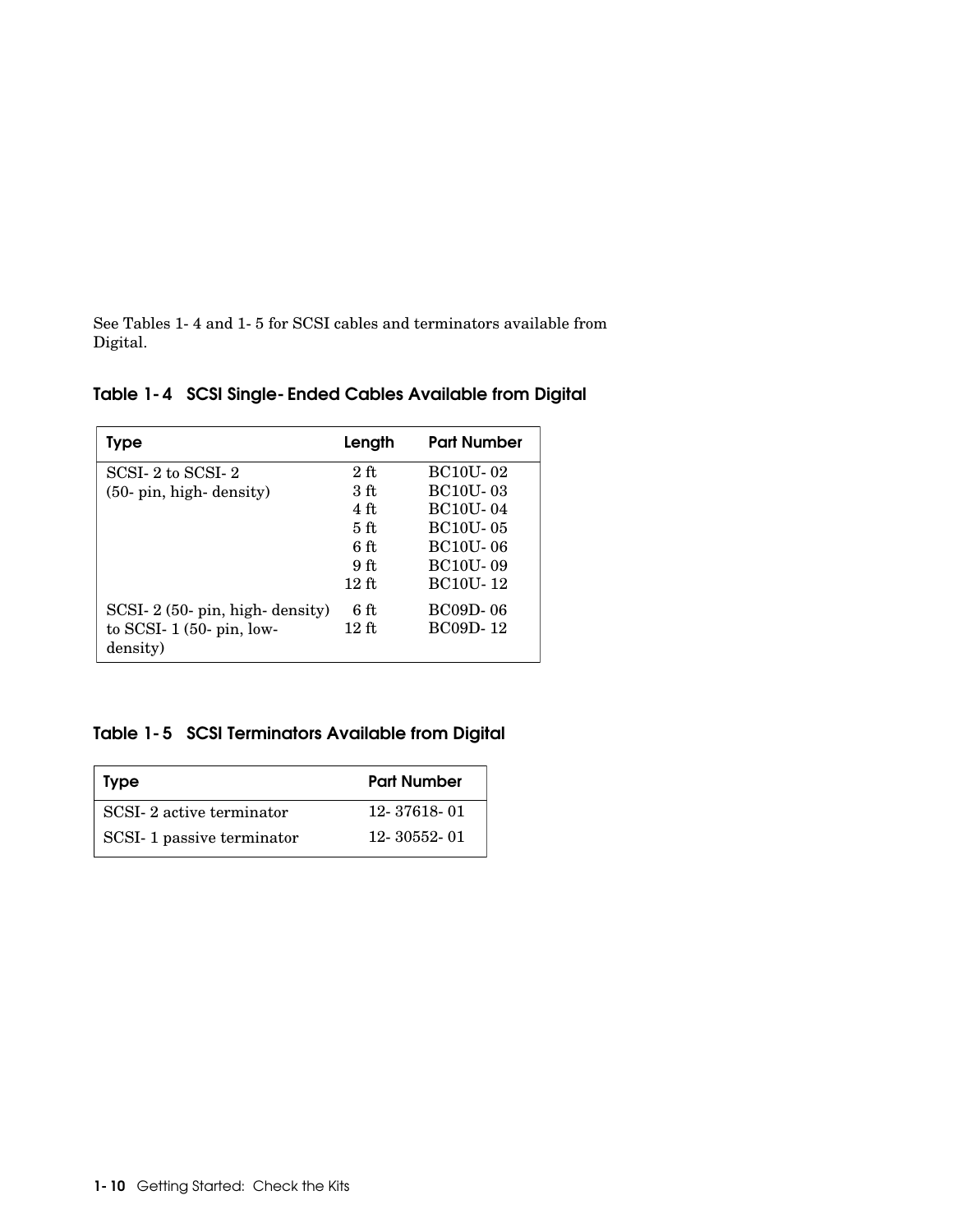# Chapter 2

# Installing the Adapter

This chapter tells how to install the KZMSA adapter into an XMI plug-inunit (PIU) in DEC 7000 and DEC 10000 systems.

Observe the following before you start any installation procedure:

*WARNING: Turn off the system power by turning the keyswitch on the control panel to Disable before working with the XMI PIU.*

*CAUTION: Wear an ESD wrist strap when installing modules in the XMI PIU.*

The following sections are in this chapter:

- Opening the Front of the XMI PIU
- Installing the Adapter in the XMI Card Cage
- Attaching the SCSI Cable Connector Assembly to the XMI Bulkhead
- Connecting the Cables to the XMI Backplane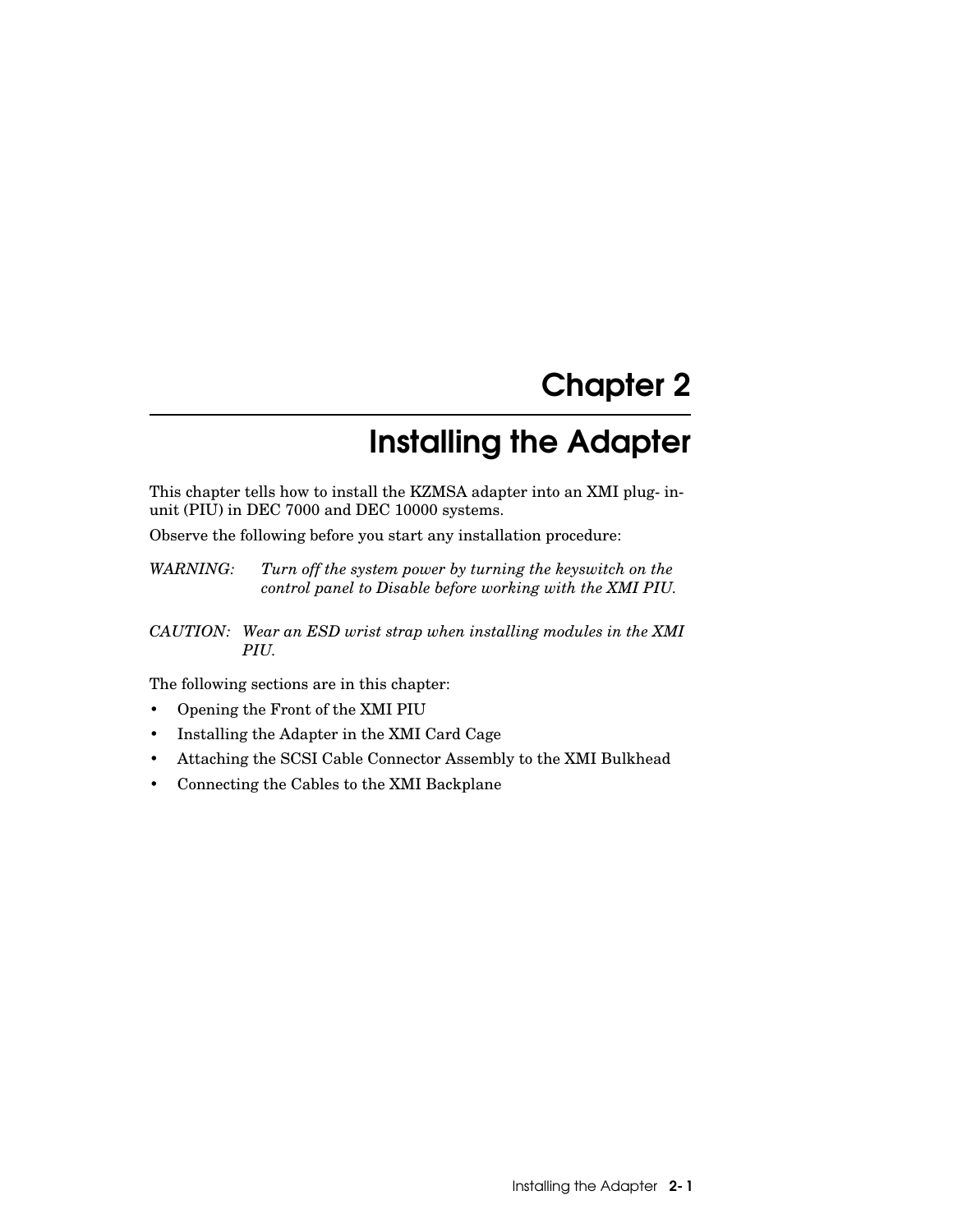# 2.1 Opening the Front of the XMI PIU

**Turn off the system power and open the front of the XMI PIU to access the XMI slot where the KZMSA adapter is to be installed.**



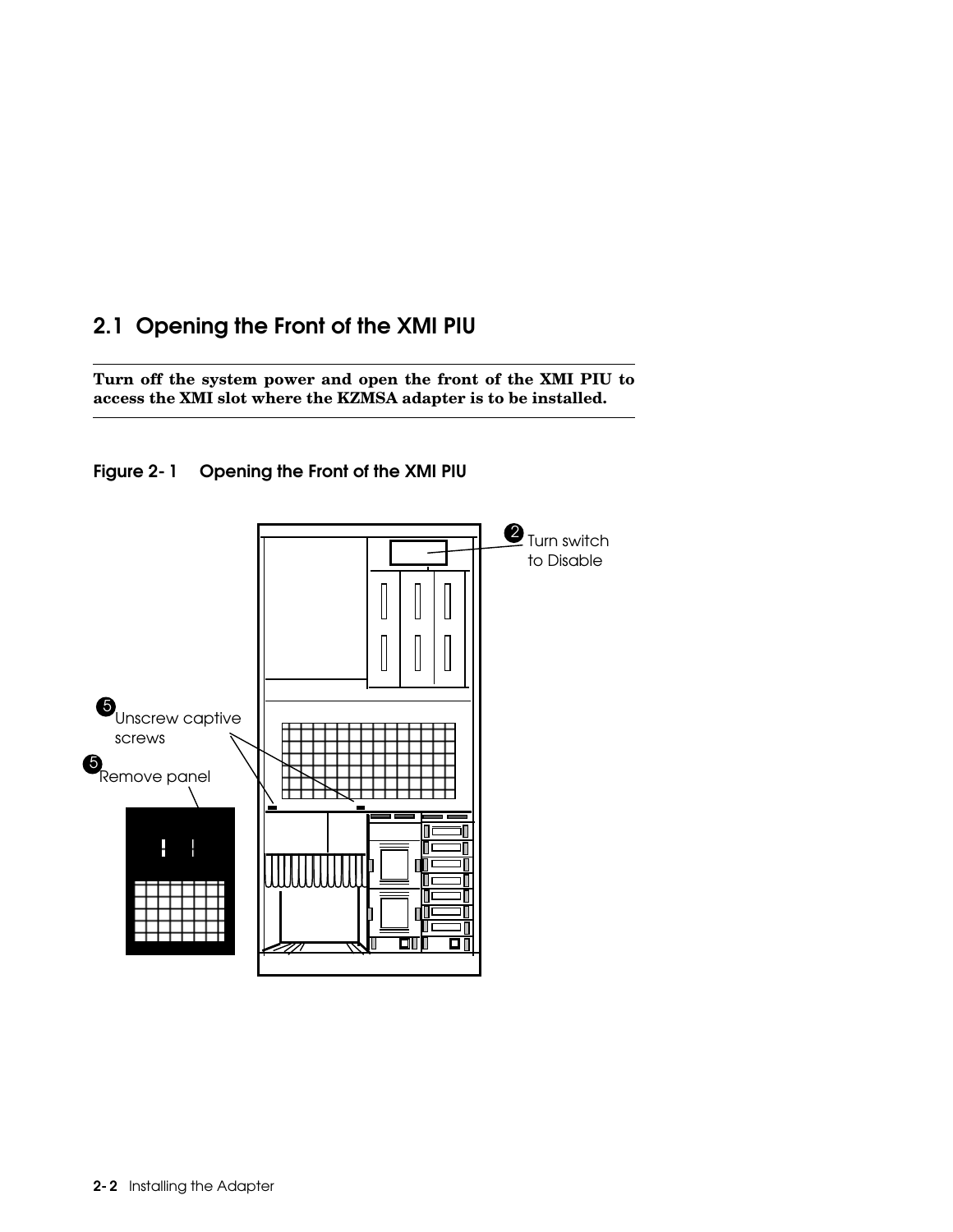To access the XMI PIU so that you can install the KZMSA adapter:

- 1. Shut down the operating system in an orderly fashion.
- 2. Power down the system by turning the control panel keyswitch to the Disable position.
- 3. Open the front door of the cabinet. The front of an XMI PIU faces the front on both the system and expander cabinets, as shown in Figure 2-1.
- 4. Ground yourself and the container for the adapter with the two grounding wires at the left side of the cabinet. Attach the ESD wrist strap to your wrist and connect the other wire to the adapter container using the snap. This grounds you and the container and prevents damage to the electronic components on the adapter.
- 5. Remove the panel on the front of the XMI PIU (see Figure 2-1). Release the captive screws at the top of the panel covering the XMI PIU and remove the front panel.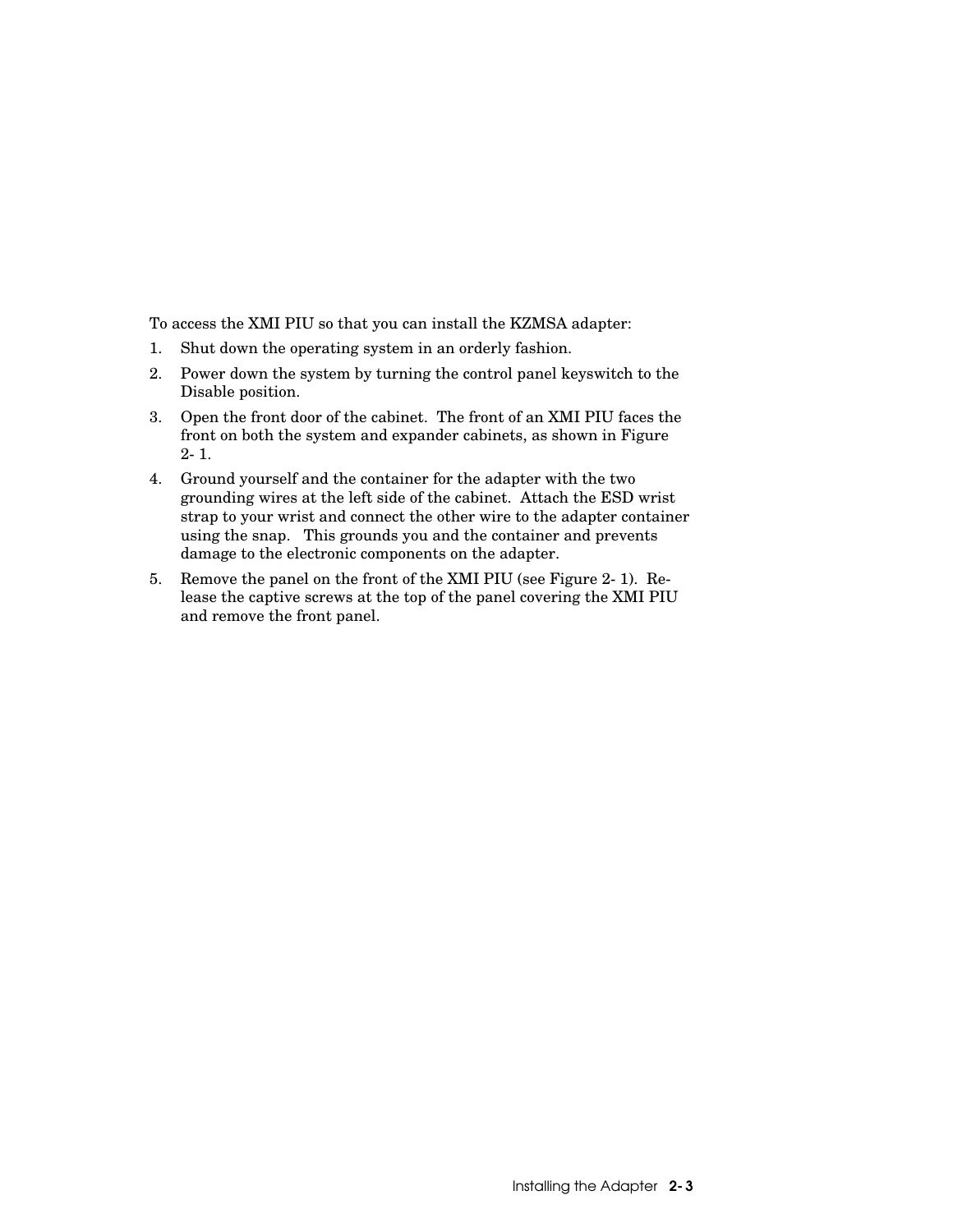# 2.2 Installing the Adapter in the XMI Card Cage

**Choose the slot for the KZMSA adapter and install the adapter in the XMI card cage.**



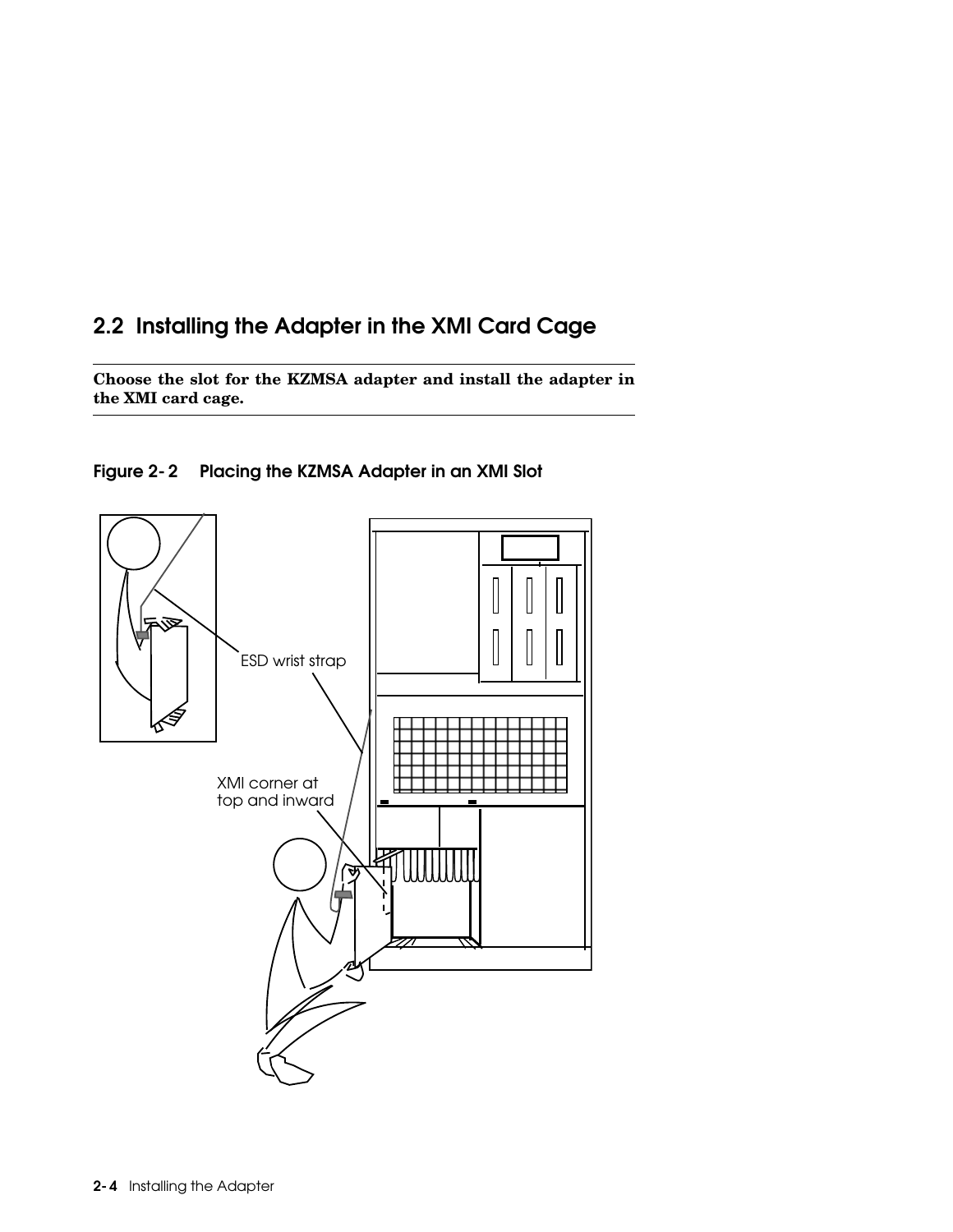To install the KZMSA adapter in the XMI card cage:

- 1. Select the slot where you want the KZMSA to go, and lift the lever to open the chosen slot. Make sure the lever is firmly in the up position.
- 2. Remove the adapter from the ESD box. Hold the adapter by using the flats of your hands, keeping your thumbs and fingers off the sides of the adapter, so that you do not touch the components on the sides of the module. (See inset in Figure 2-2.)
- 3. Place the adapter in the chosen slot, grasping it by the back corners (away from the XMI corner), and slide it—XMI corner at the top and inward (see Figure 2-2)—into the slot until it stops.
- 4. Lower the lever to lock the module in the slot.
- 5. Replace the front panel of the XMI card cage.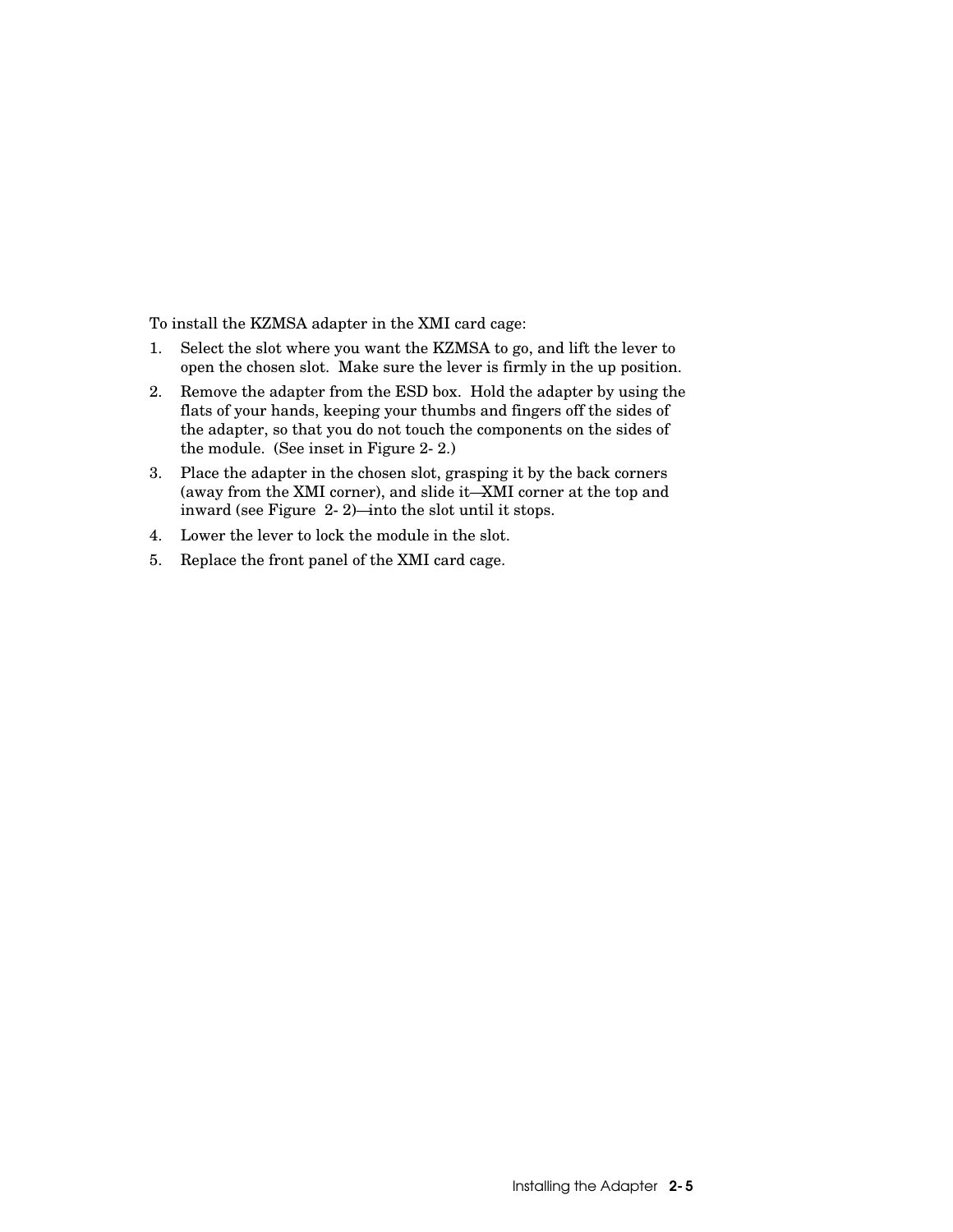# 2.3 Attaching the SCSI Cable Connector Assembly to the XMI Bulkhead

**Install the SCSI bulkhead assembly in the bulkhead of the XMI PIU.**



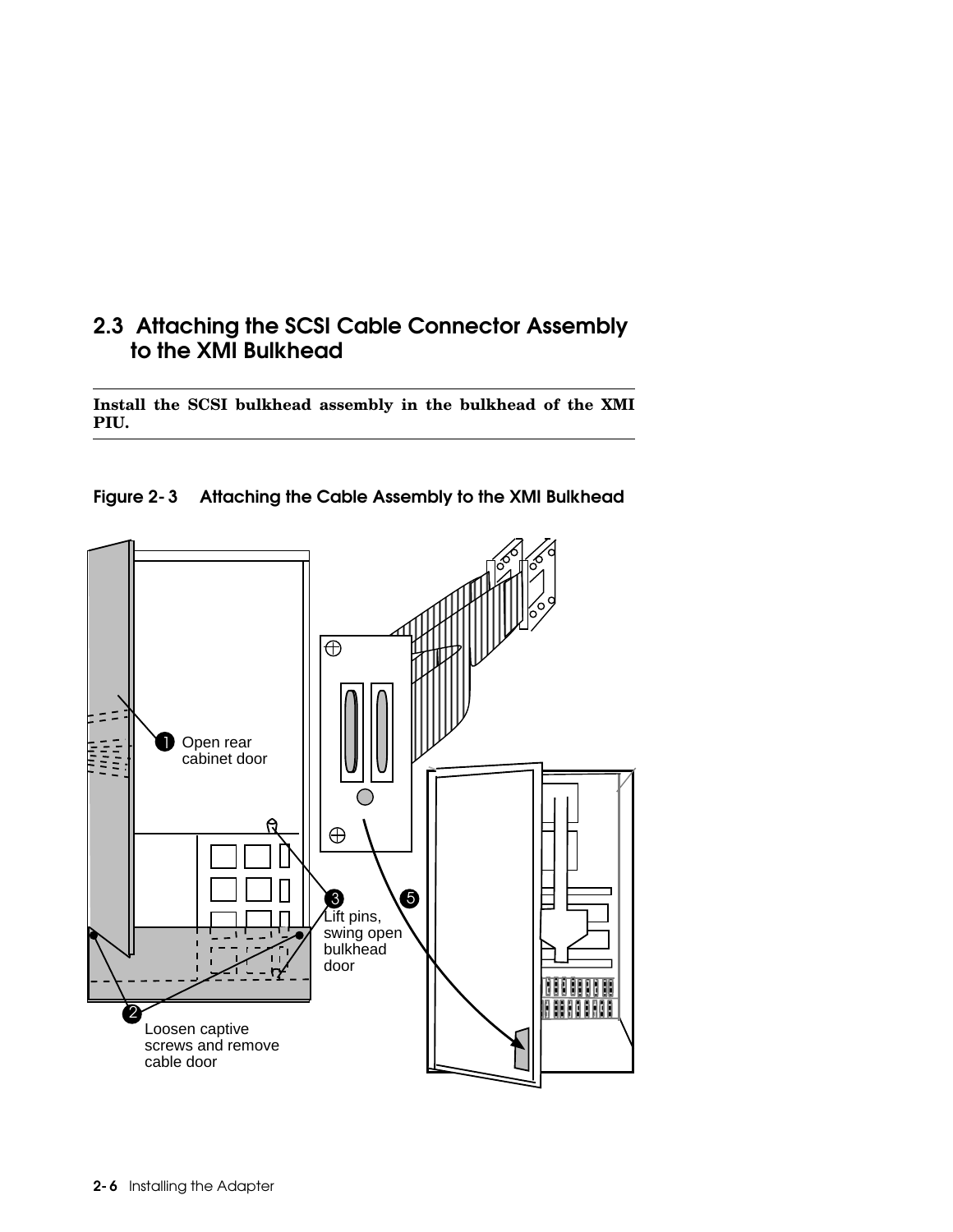To install the SCSI cable assembly to the XMI bulkhead door:

- 1. Open the rear cabinet door to access the bulkhead of the XMI PIU.
- 2. Remove the cable door (a panel at the bottom of the cabinet) by releasing the two captive screws at the top of the panel and lifting it off.
- 3. Lift the two spring-loaded pins on the bulkhead door and swing it open on its hinges.
- 4. Remove the flat plate over one of the openings in the I/O bulkhead.
- 5. Install the SCSI bulkhead assembly (part number 17-03452-01) using a Phillips screwdriver to fasten the two small screws that hold the plate to the bulkhead door.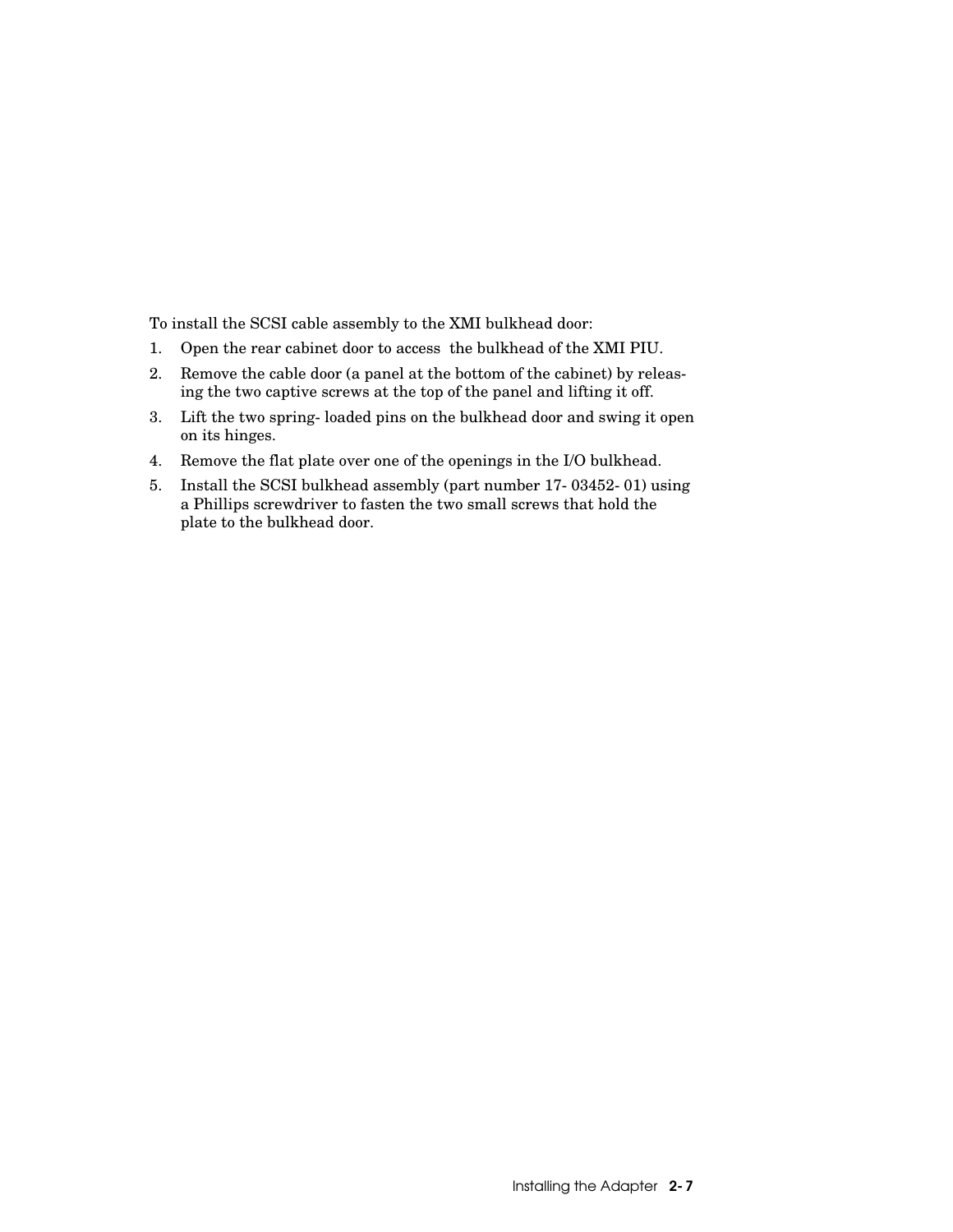# 2.4 Connecting the Cables to the XMI Backplane

**Plug the connector cables into the appropriate segments of the XMI backplane. Install terminators.**



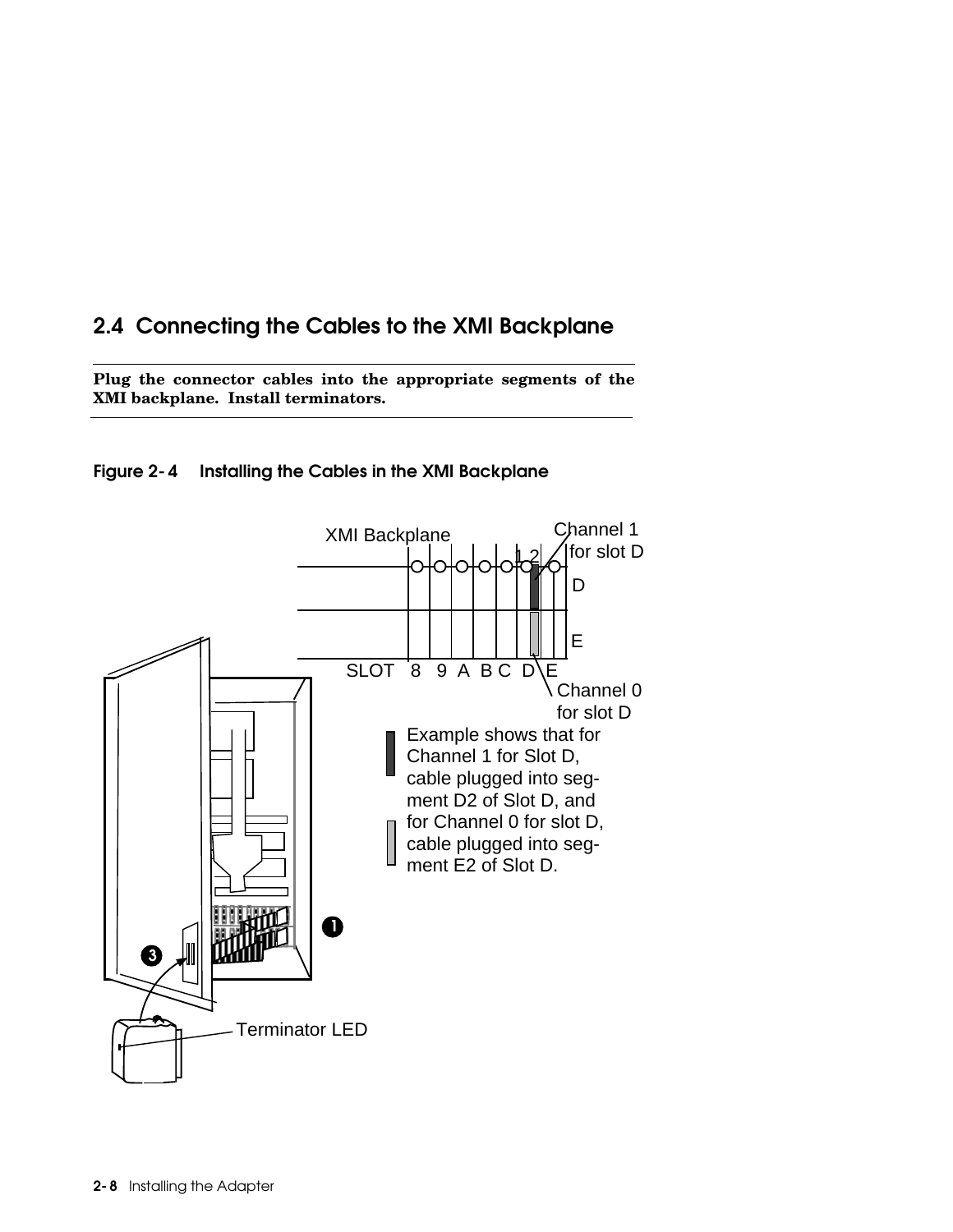To install the connector cables in the XMI backplane:

- 1. It is easiest if you first take the leftmost cable connector (from the viewpoint of the outside of the bulkhead door) in the bulkhead assembly and plug the loose end into the XMI backplane. To make the left connector channel 0, plug the end into segment E2 of the slot where the KZMSA adapter is installed. Note that the small raised "notch" on one side of the cable connector goes to the right.
- 2. Take the right cable connector and plug it into segment D2 (for channel 1) of the same slot. Again, the notch in the cable connector goes to the right.
- 3. Plug both terminators into the connectors for those channels at the bulkhead. (You can proceed with cabling to SCSI devices after verifying that the adapter is working properly, as described in Chapter 3.) When the power is turned back on, the LED on the terminator will light, showing that the terminator is properly connected. (Termination is *required* for proper operation of the KZMSA.)

The next step is to verify that the KZMSA is working. It is a good idea to do this before cabling any I/O devices to the KZMSA adapter at the XMI bulkhead. Proceed to Chapter 3.

- 1. Refasten the I/O panel door at the bottom of the cabinet and close the rear and front doors.
- 2. Power up the system by turning the keyswitch to Enable.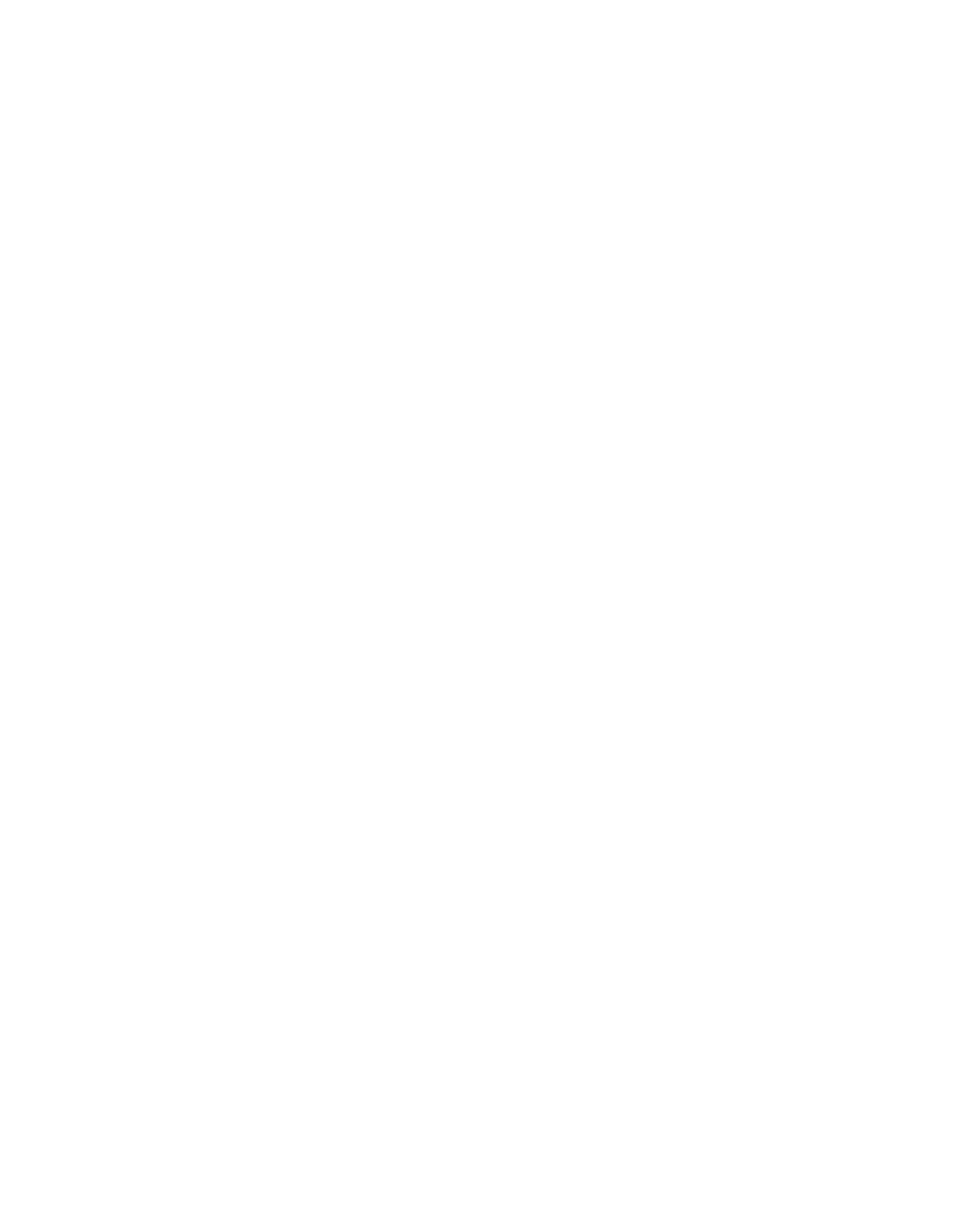# Chapter 3

# Verifying That the Adapter Works

Before cabling to SCSI devices, check that the adapter is operating properly. This chapter tells how to tell whether the power-up self-test passes or fails, and some simple procedures to try if it fails.

The procedure for installing the SCSI disk and tape PIU is given in the *BA655 SCSI Disk and Tape PIU Installation Guide.* A disk exerciser is also described in that manual which further tests the adapter, cabling, and devices.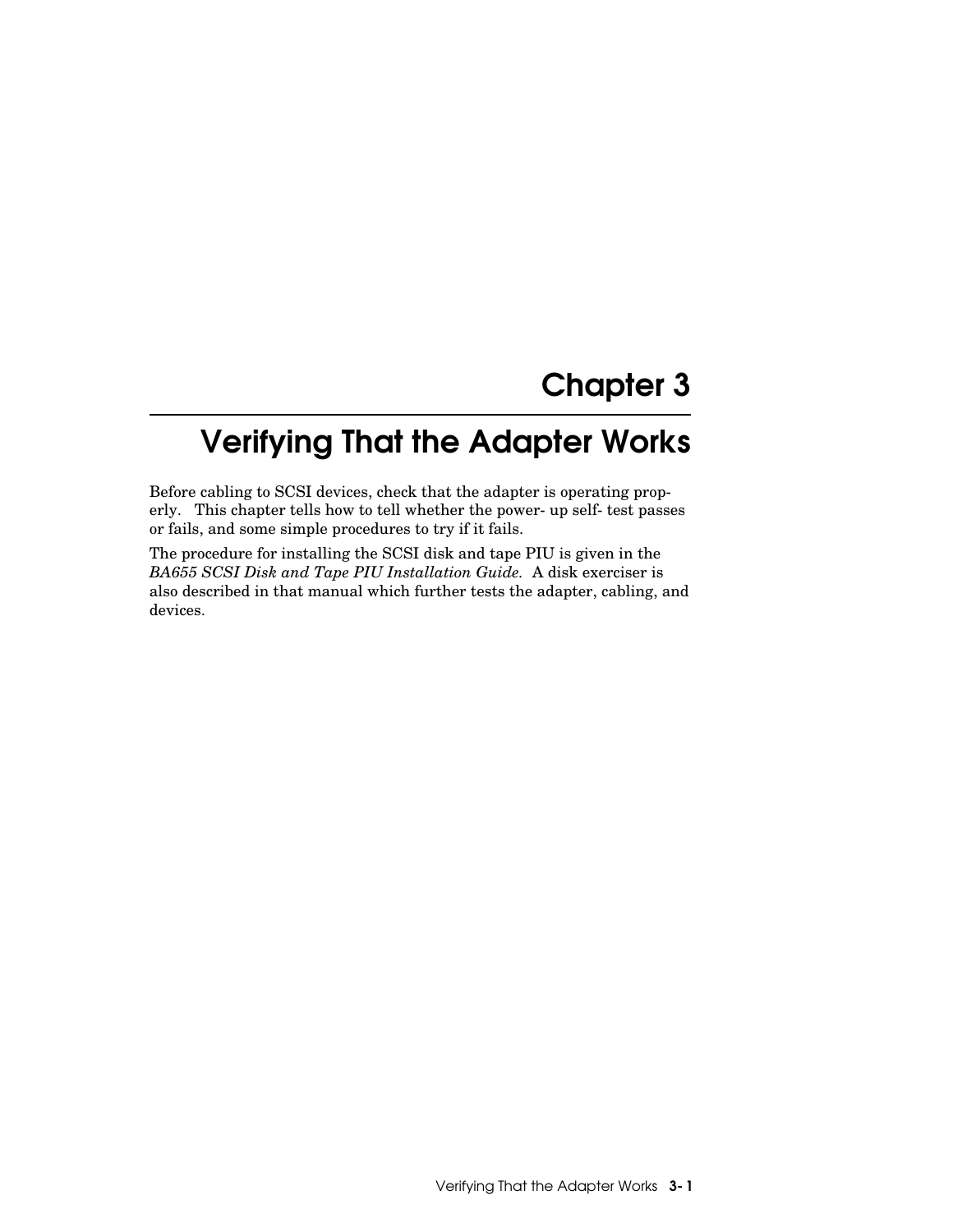# 3.1 KZMSA Power-Up Self-Test

**On power-up, the adapter executes a series of ROM-based routines that test the basic functionality of the components of the adapter. The yellow LED on the adapter lights when power-up self-test passes.**





Yellow LED on adapter is lit when power- up self-test passes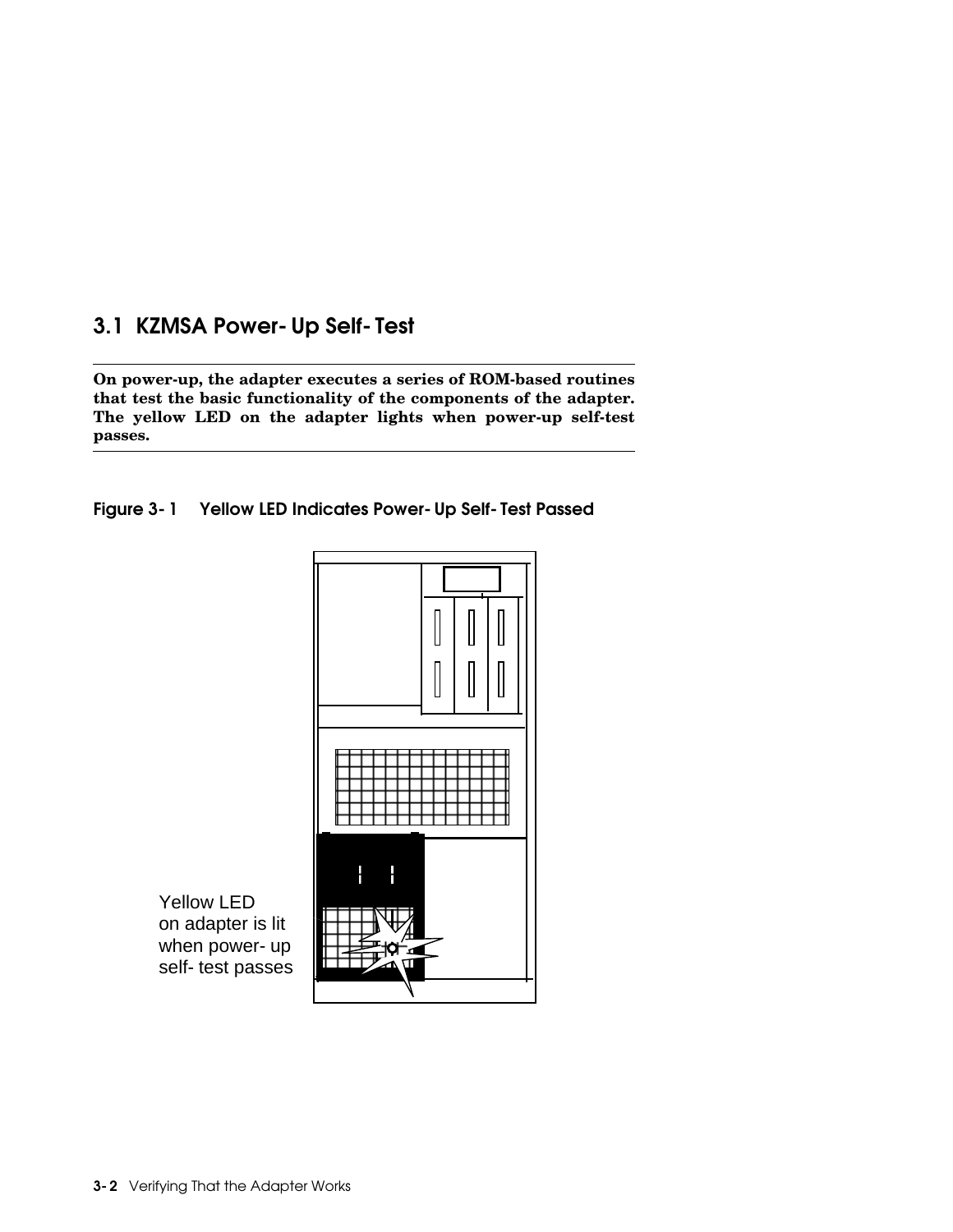- 1. Power up the system by turning the control panel switch to Enable. Wait 30 to 40 seconds for the cooling and power subsystems to begin operation, and for the KZMSA power-up self-test to complete. Then check the yellow LED on the KZMSA adapter. Proceed to step 2 or step 3.
- **2. Adapter LED Lights**. If the adapter LED lights, the adapter has passed self-test, and you can proceed with step 4. connecting the adapter to whatever SCSI I/O devices you are using.
- 3. **Adapter LED Does Not Light.** If the KZMSA adapter LED does not light on power-up, and the LEDs on the other modules indicate that they are all operable, make the following checks:
	- a. Check that the KZMSA bulkhead cables are properly connected to the XMI backplane. Power the system down and check to ensure that the cables are in the proper backplane segments (see Section 2.4) and are firmly connected to the backplane.
	- b. Check that the KZMSA module is seated properly in the XMI card cage. Power down the system and reposition the module, making sure that it is in the right track, engaged with the XMI backplane, and that the lever is down, holding the module firmly in place.
	- c. Power up the system. If the adapter LED still does not light after you have adjusted and checked the cables and module seating, and no other problems appear on the system, try replacing the adapter. Proceed to step 4 when power-up self-test passes on an installed KZMSA adapter.
- 4. Once the KZMSA adapter is installed and passes self-test, you can begin to cable the KZMSA to the I/O devices it is to serve. Or, if you are simply installing the adapter and waiting for other equipment to arrive, you can proceed with powering up the system and booting the operating system.
- 5. One final step before proceeding with cabling or booting is determining whether or not you wish to enable the "fast synchronous transfer option" for either of the two I/O channels (ports). See Chapter 4.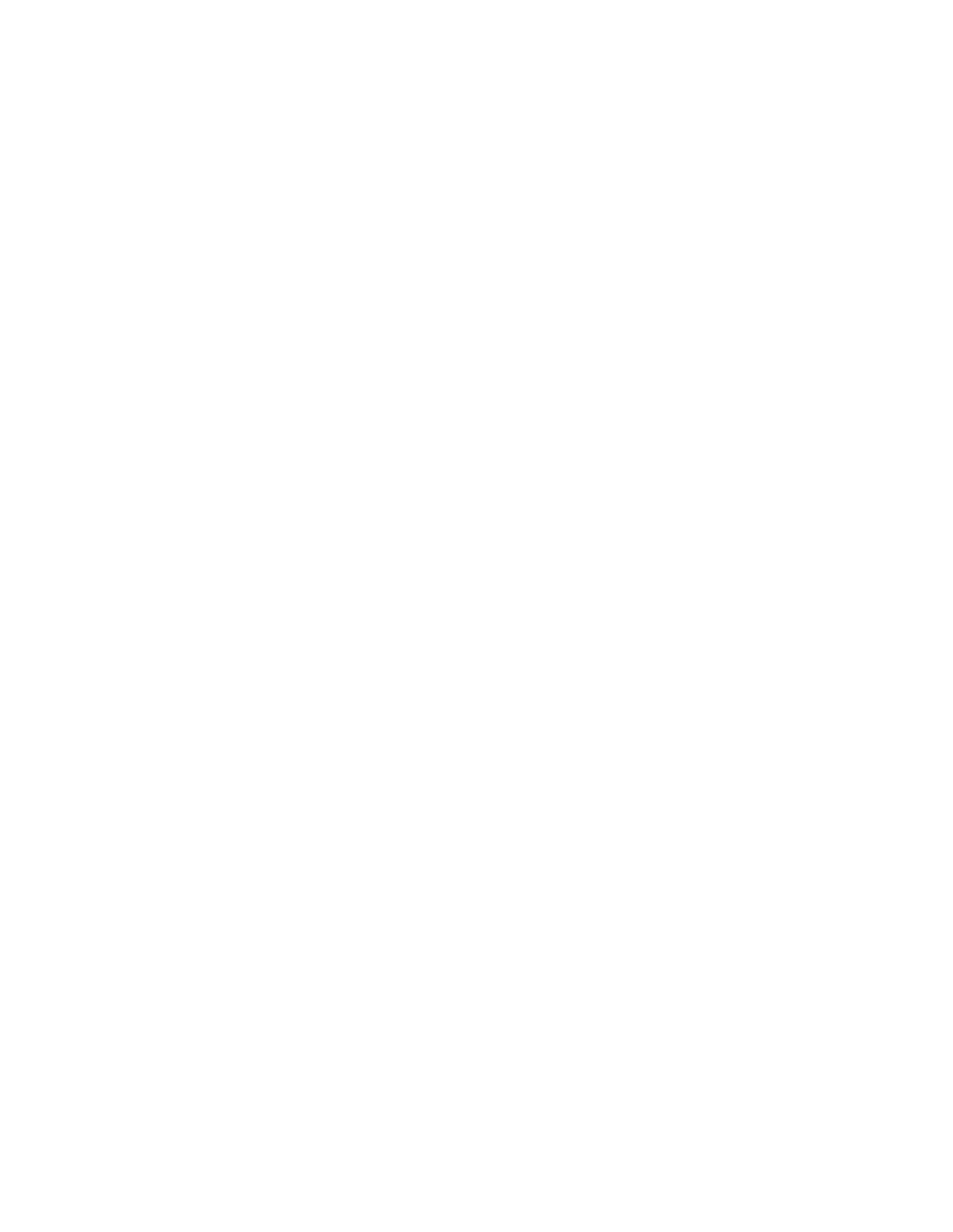# Chapter 4

# Selecting the "Fast Synchronous Transfer" Option

You may improve transfer speeds for some configurations by selecting the "fast synchronous transfer" option for some KZMSA channels.

*NOTE: Only firmware Revisions 4.3 and up allow fast SCSI. And, hardware revisions E01 and lower will not work with LFU. You must return those adapters to the factory for modification to run LFU.*

The sections in this chapter include:

- Check the Total Length of Cabling
- Determine Which XMI PIUs Hold Each KZMSA
- Boot LFU
- Use the Display Command to Check Configuration
- Use Modify to Enable the Fast SCSI Setting



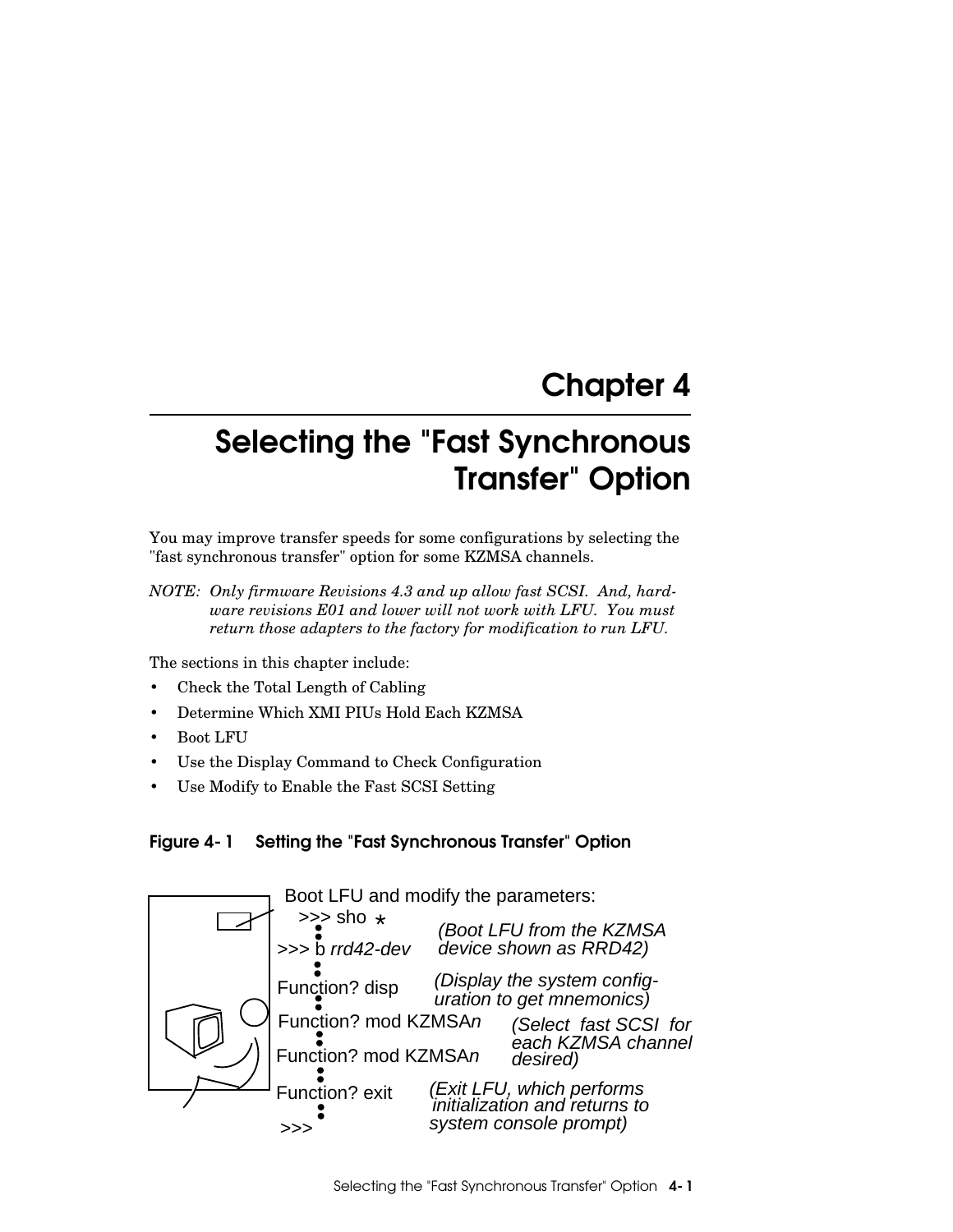# 4.1 Check the Total Length of Cabling

**KZMSA ports cabled to SCSI devices with single-ended cabling whose total length (from the XMI backplane to the device) is less than 3 meters (9 ft 10.8 in) can be enabled for fast SCSI. Configurations that require the use of longer single-ended cabling cannot use fast SCSI. KZMSA ports connected to DWZZA bus adapters can be enabled for fast SCSI as long as the single-ended cabling at each end is less than 3 meters. By default, fast SCSI is disabled.**



Figure 4-2 Computing Single-Ended Cable Length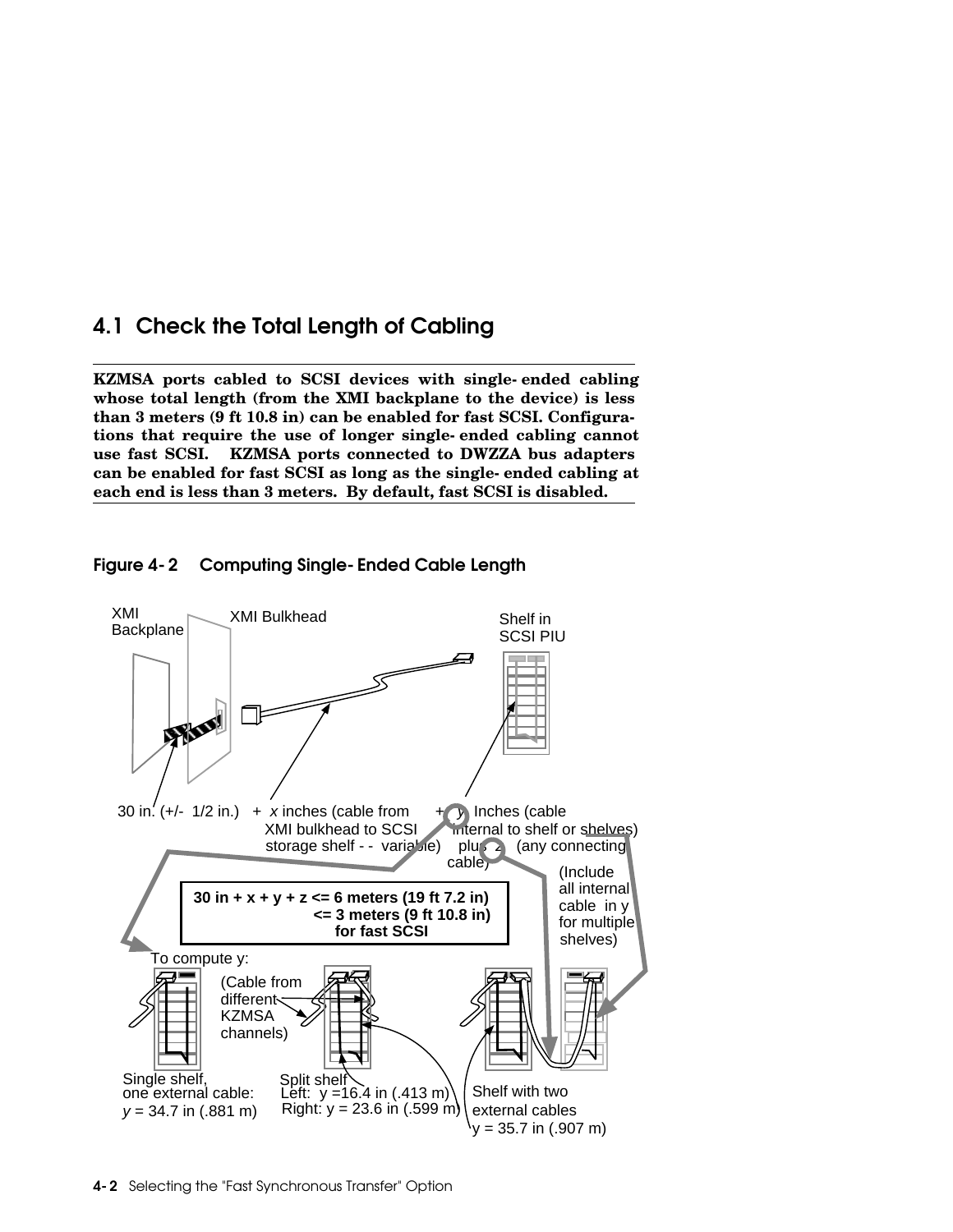After you install and test the KZMSA, cable must be run from the XMI bulkhead to the SCSI I/O devices. Digital makes the SCSI disk and tape PIU to hold SCSI devices for the system and expander cabinets of the DEC 7000 and 10000 systems. The *SCSI Disk and Tape PIU Installation Guide* tells how to install that PIU and cable to its shelves within it for various configurations. DEC 7000 and 10000 systems can also use the DWZZA bus adapters, differential cabling, and storage expander cabinets to hold SCSI devices at distances farther than allowed by single-ended cabling alone.

**For single-ended connections** (SCSI PIU within DEC 7000 and 10000 system and expander cabinets), the total length of the SCSI bus, from the XMI backplane to the bus terminator, must be less than 6 meters (19.6 feet) for SCSI operation. The fast SCSI option can be enabled if the total length of the bus is 3 meters or less. Figure 4-2 shows how to determine the total length of the bus.

**For differential connections** (using the DWZZA bus adapters), the total length of the SCSI bus can be 101 ft 8 in, as described in Section 1.1.3. This includes a maximum of 3 meters (9 ft 10.8 in) of single-ended cable at either end of the differential cable, and a maximum of 25 meters (82 ft) of differential cable. Figure 4-3 shows how to determine the length of singleended cable at either end of the differential cable.

#### Figure 4-3 How to Compute Cable Length When Using DWZZAs



for fast SCSI, 6 m (19.6 ft) without fast SCSI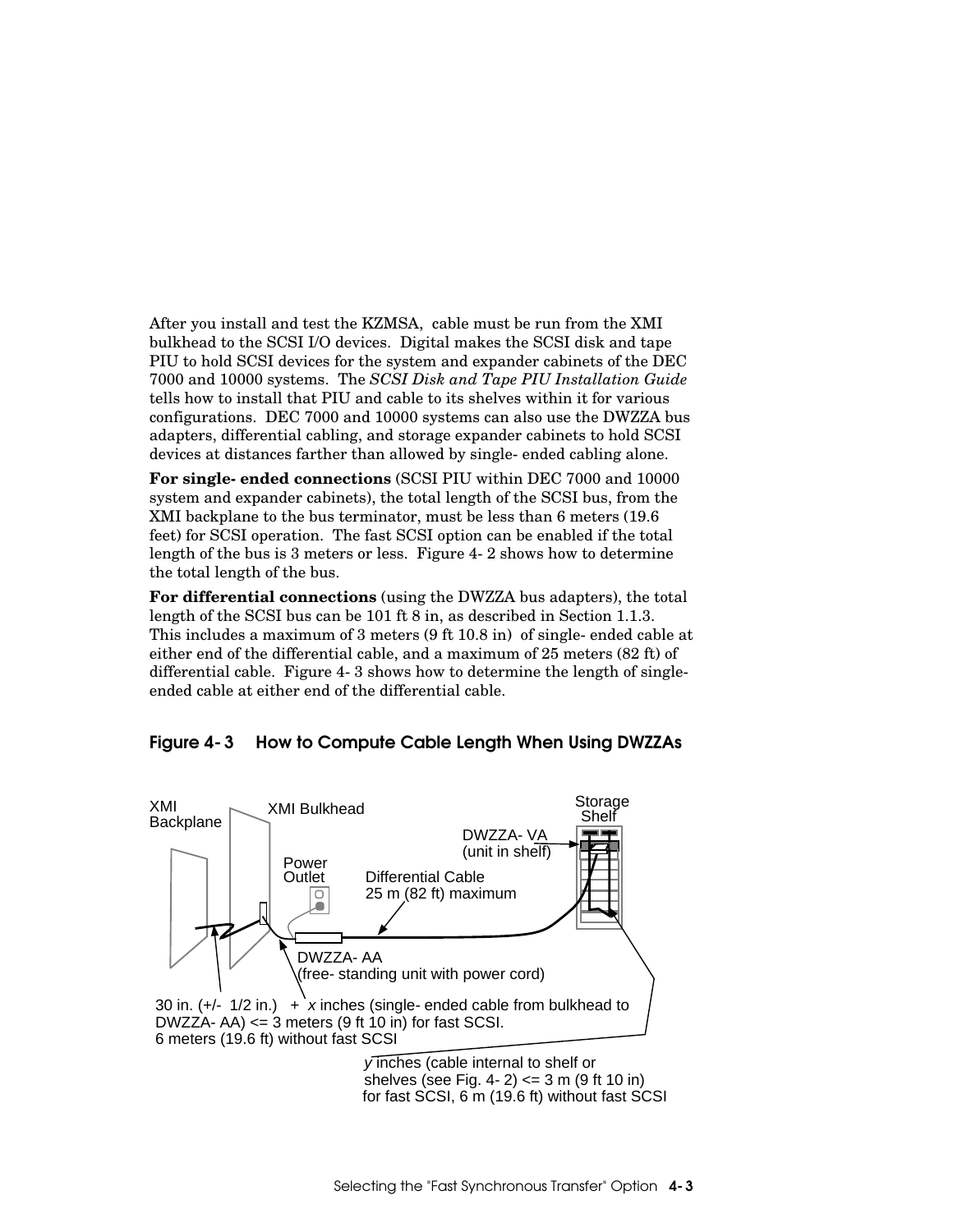# 4.2 Determine Which XMI PIUs Hold Each KZMSA

**To find out which KZMSA channels can be enabled for fast SCSI, you will need to determine the "name" of the XMI PIUs that hold each KZMSA. These names appear on console and LFU displays.** 



Figure 4-4 "Hose" Cabling the IOP Module to the XMI PIU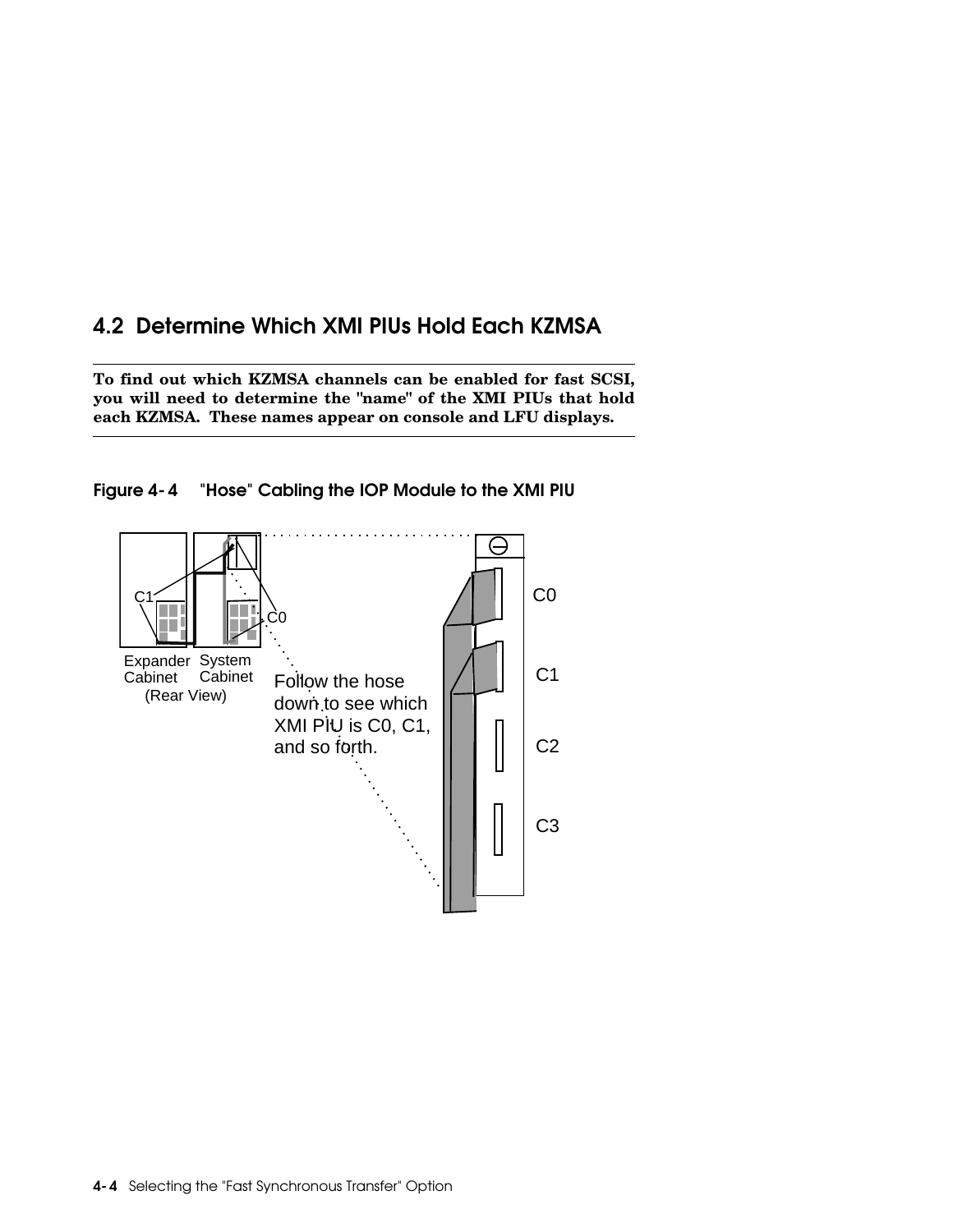To enable "fast SCSI," you run the LFU utility. First, though, you must determine which KZMSA channels can be enabled for fast SCSI.

The KZMSAs are labeled on the console and LFU configuration displays according to the XMI PIU they are installed in. XMI PIUs are labeled C0, C1, C2, or C3, depending on which connector in the IOP module is used to plug in the large cable, or "hose" to the XMI PIU and DWLMA module (see Figure 4-4).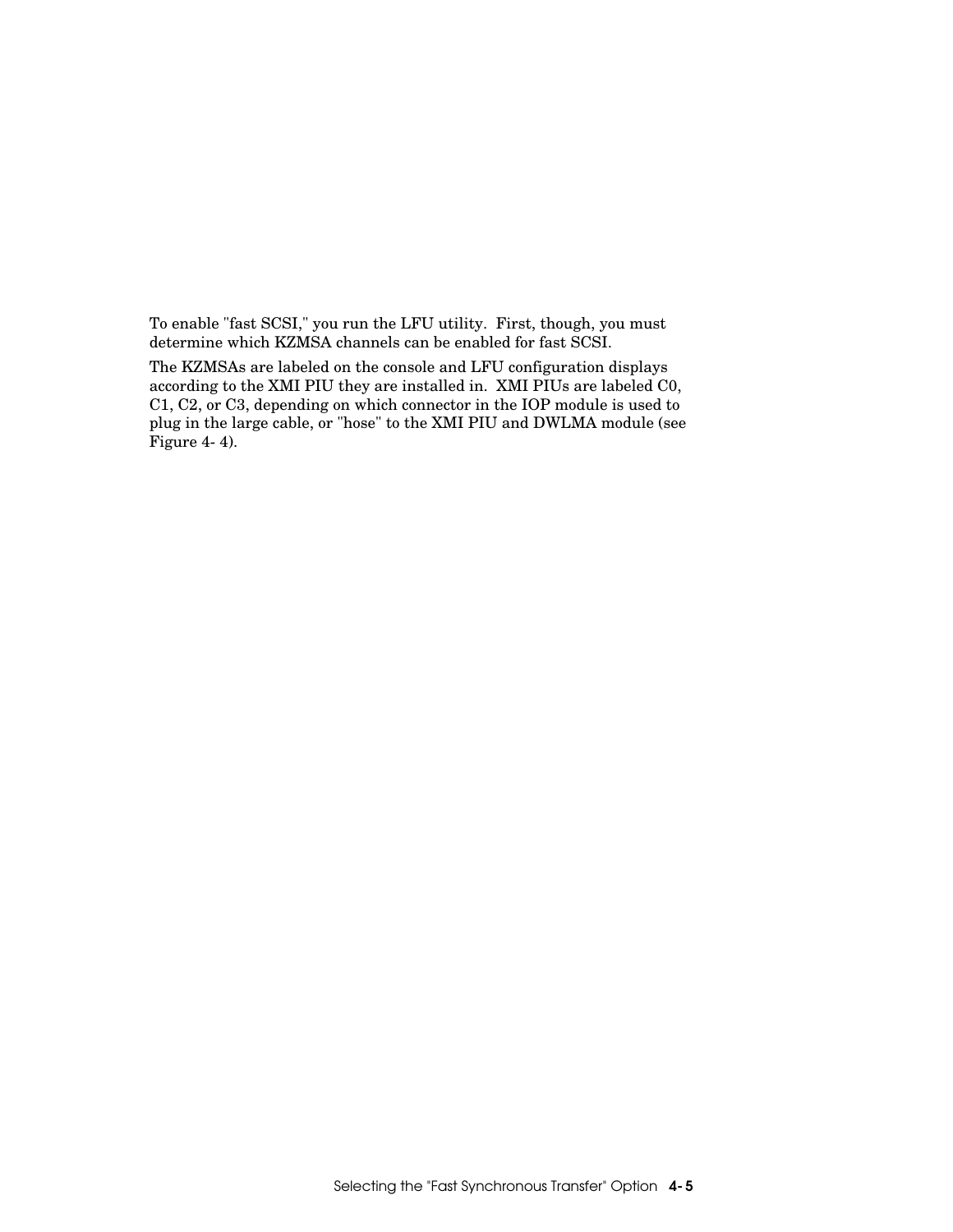### 4.3 Boot LFU

**To modify parameters on the KZMSA, you run the Loadable Firmware Update (LFU) Utility, which you boot from the RRD42 or an InfoServer, if you have one.**

#### Example 4-1 Booting LFU from the RRD42



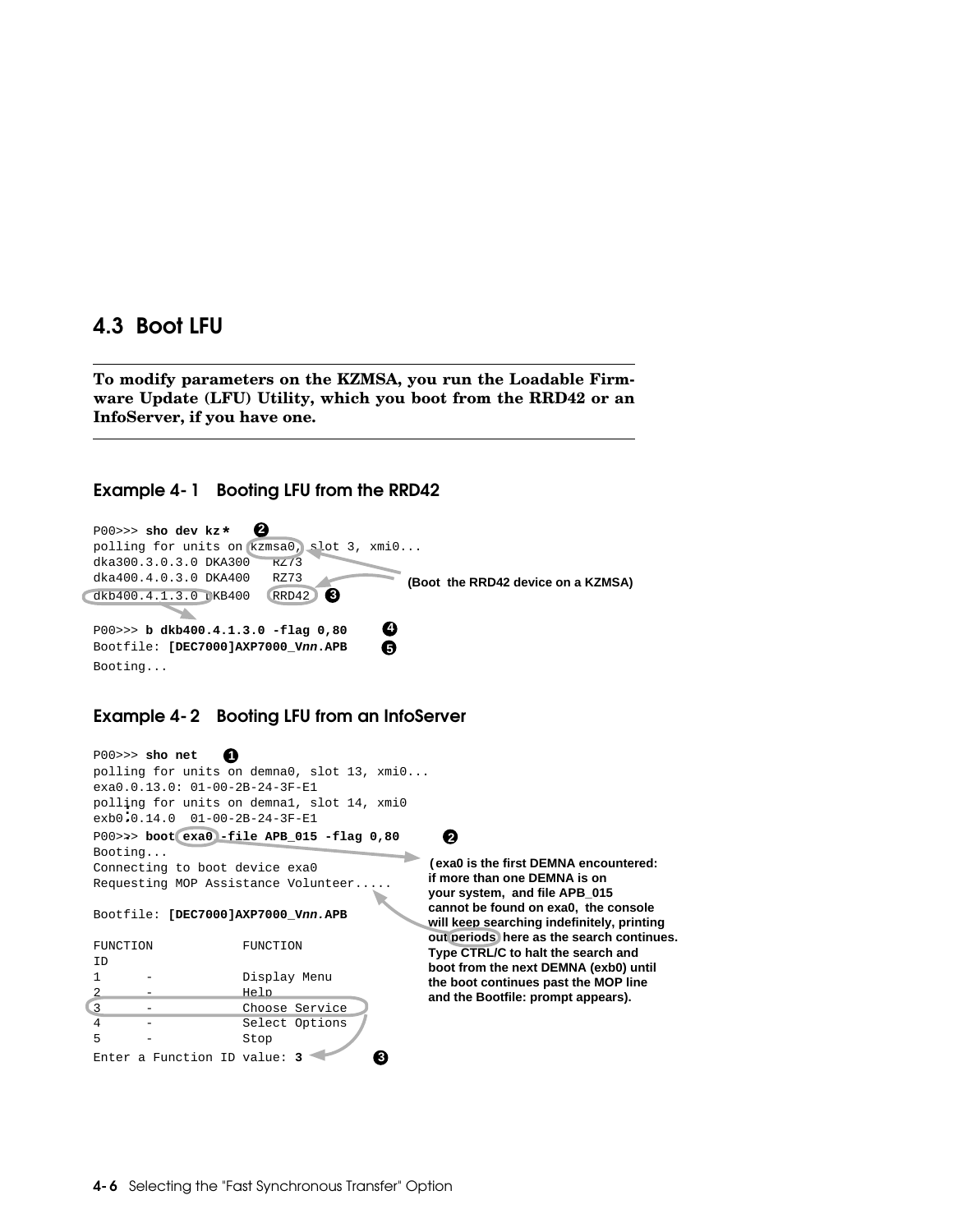| OPTION                     | OPTION                                                           |
|----------------------------|------------------------------------------------------------------|
| ID                         |                                                                  |
| $\mathbf{1}$               | Find Services                                                    |
| $\mathfrak{D}$             | Enter known Service Name                                         |
|                            | Ø<br>Enter an Option ID value: 1                                 |
| Working                    |                                                                  |
|                            | Servers found: 2                                                 |
| #1<br>INFO4\$RZ57<br>INFO4 |                                                                  |
| #2<br>UPDATE<br>OPUS_BSS   | $01 - 00 - 28 - 26 - A6 - 98$<br>Choose number of UPDATE service |
|                            | $08 - 00 - 2B - 18 - A9 - 75$                                    |
|                            | Enter a Service Number or <cr> for more: 2<br/>3</cr>            |

#### Booting from the RRD42

- 1. Place the Alpha firmware CD-ROM in the system load device.
- 2. Type **sho dev kz\*** at the console terminal to display KZMSA devices on the system. KZMSA adapters handle SCSI I/O.
- 3. The load device is identified by the name RRD42. The unit number for this device is shown as dkb400.4.1.3.0; use whatever number shows up on your display for the RRD42 in the boot command in step 4.
- 4. Using the unit number obtained in step 3, boot the system load device. Use the **-flag 0,80** option to get the prompt for the bootfile.
- 5. For a DEC 7000 system, type the bootfile name as shown. The *nn* is the version number of the Alpha firmware CD-ROM. For a DEC 10000 system, use the name [DEC10000]AXP7000\_V*nn.*APB. Information describing the progress of the boot operation is displayed, LFU is loaded and run, and displays a header and a brief description of the commands available.

#### Booting from an InfoServer

- 1. Type **sho net** at the console to see if there is more than one DEMNA.
- 2. Boot from the first DEMNA (exa0), using the **-file** option with the filename APB\_015. *If the console code does not find that file, it will keep printing periods (...) indefinitely.* Do a CTRL/C in this case and boot from the next DEMNA (exb0) until you see the **Bootfile:** prompt.
- 3. See step (5) above for the bootfile name. The Network Initial System Load Program displays several menus from which you select the UP-DATE service, as shown in the example. LFU is loaded and run.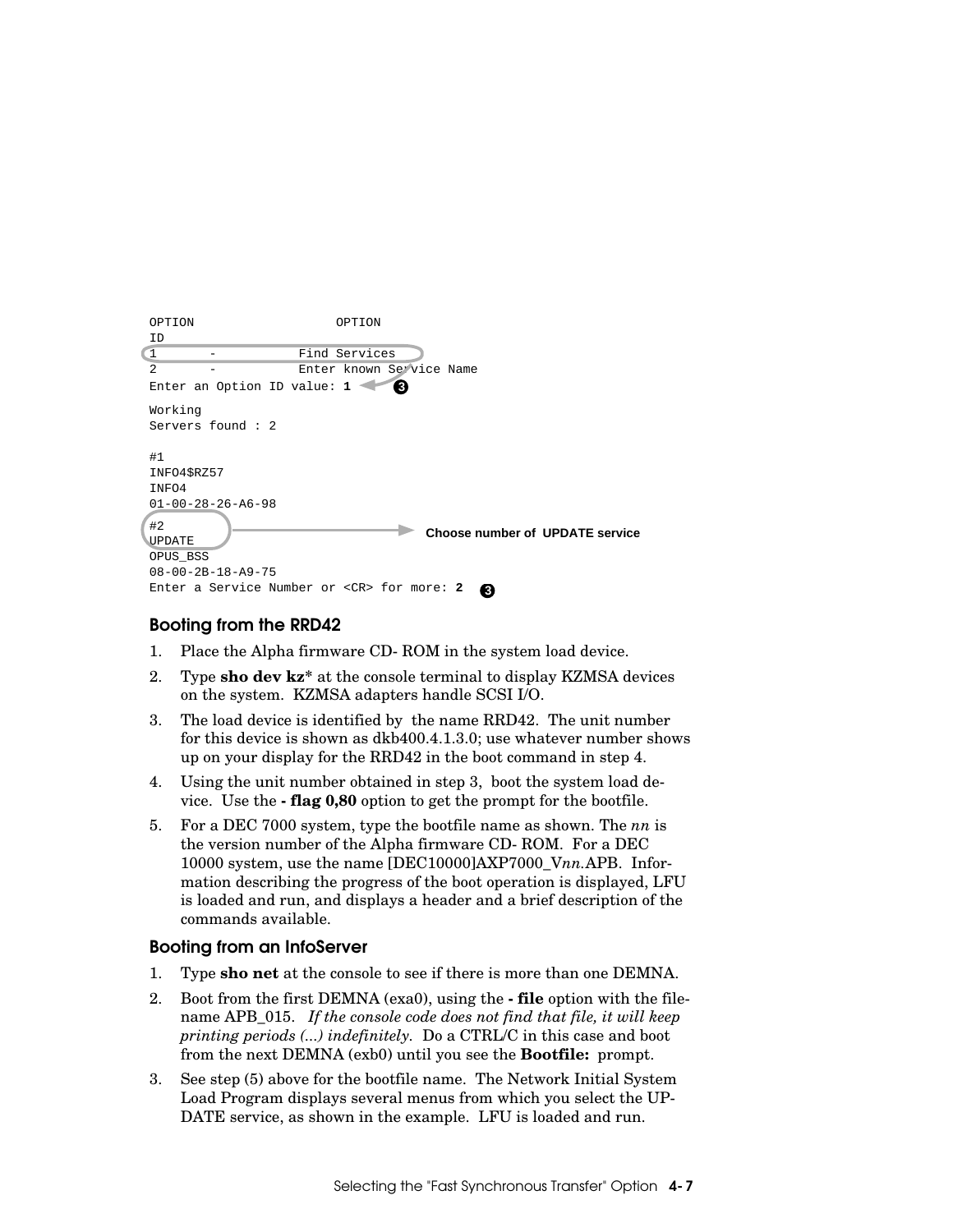## 4.4 Use Display Command to Check Configuration

**The LFU display command shows the system configuration, providing the device mnemonic you will use to modify the fast SCSI parameter for the appropriate KZMSAs.**

#### Example 4-3 LFU Display Command

| ranceron: arbhray |              |                     |      |          |        |           |
|-------------------|--------------|---------------------|------|----------|--------|-----------|
|                   | Name         | Type                | Rev  | Mnemonic | FW Rev | ΗW<br>Rev |
| LSB               |              |                     |      |          |        |           |
| $0+$              | KN7AA        | (8001)              | 0000 | kn7aa0   | 1.0    | E04       |
| $5+$              | MS7AA        | (4000)              | 0000 | ms7aa0   | N/A    | A01       |
| $7+$              | MS7AA        | (4000)              | 0000 | ms7aa1   | N/A    | A01       |
| 8+                | IOP          | (2000)              | 0001 | iop0     | N/A    | Α         |
| C <sub>0</sub>    | XMI          | ❷                   |      | xmi0     |        |           |
| $8+$              | <b>DWLMA</b> | (102A)              | A5A6 | dwlma0   | N/A    | Α         |
| $B+$              | KZMSA        | (OC36)              | 5143 | kzmsa0   | 4.3    | F01       |
| $C+$              | KZMSA        | (OC36)              | 5143 | kzmsa1   | 4.3    | F01       |
| $E+$              | DEMNA        | (0C <sub>03</sub> ) | 060B | demna0   | 6.8    |           |
| C1                | XMI          | ❷                   |      | xmi1     |        |           |
| $1+$              | KZMSA        | (0C36)              | 5143 | kzmsa2   | 4.3    | F01       |
| $2+$              | KZMSA        | (OC36)              | 5143 | kzmsa3   | 4.3    | F01       |
| $3+$              | KZMSA        | (OC36)              | 5143 | kzmsa4   | 4.3    | F01       |
| $4+$              | KZMSA        | (OC36)              | 5143 | kzmsa5   | 4.3    | F01       |
| $8+$              | DWLMA        | (102A)              | A5A6 | dwlma1   | N/A    | Α         |

#### Function? display **1**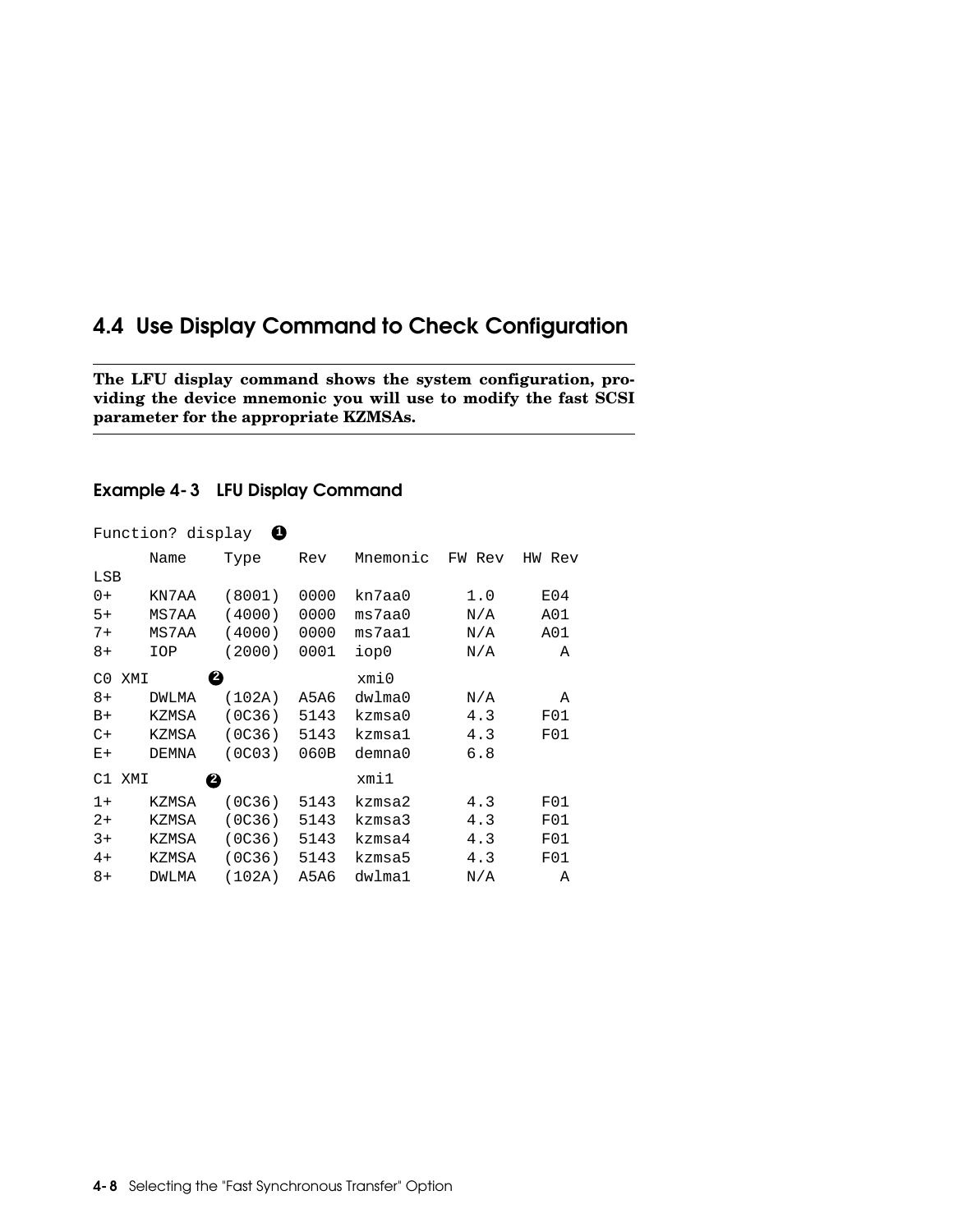To display the current configuration of the system:

- 1. Use the LFU **display** command to find the device mnemonics for the KZMSA adapters that you want to enable for fast SCSI operations.
- 2. The **display** command in Example 4-3 shows two XMI PIUs (C0 and C1). Check the hose cabling as described in Section 4.1 As an example, assume that the C0 hose connects to the XMI PIU in the system cabinet, and the C1 hose connects to the XMI PIU in the expander cabinet shown in Figure 4-5.
- 3. Check the cabling length, using the technique described in Section 4.1.

Figure 4-5 shows some examples using the 4-foot BC10U-04 cables.



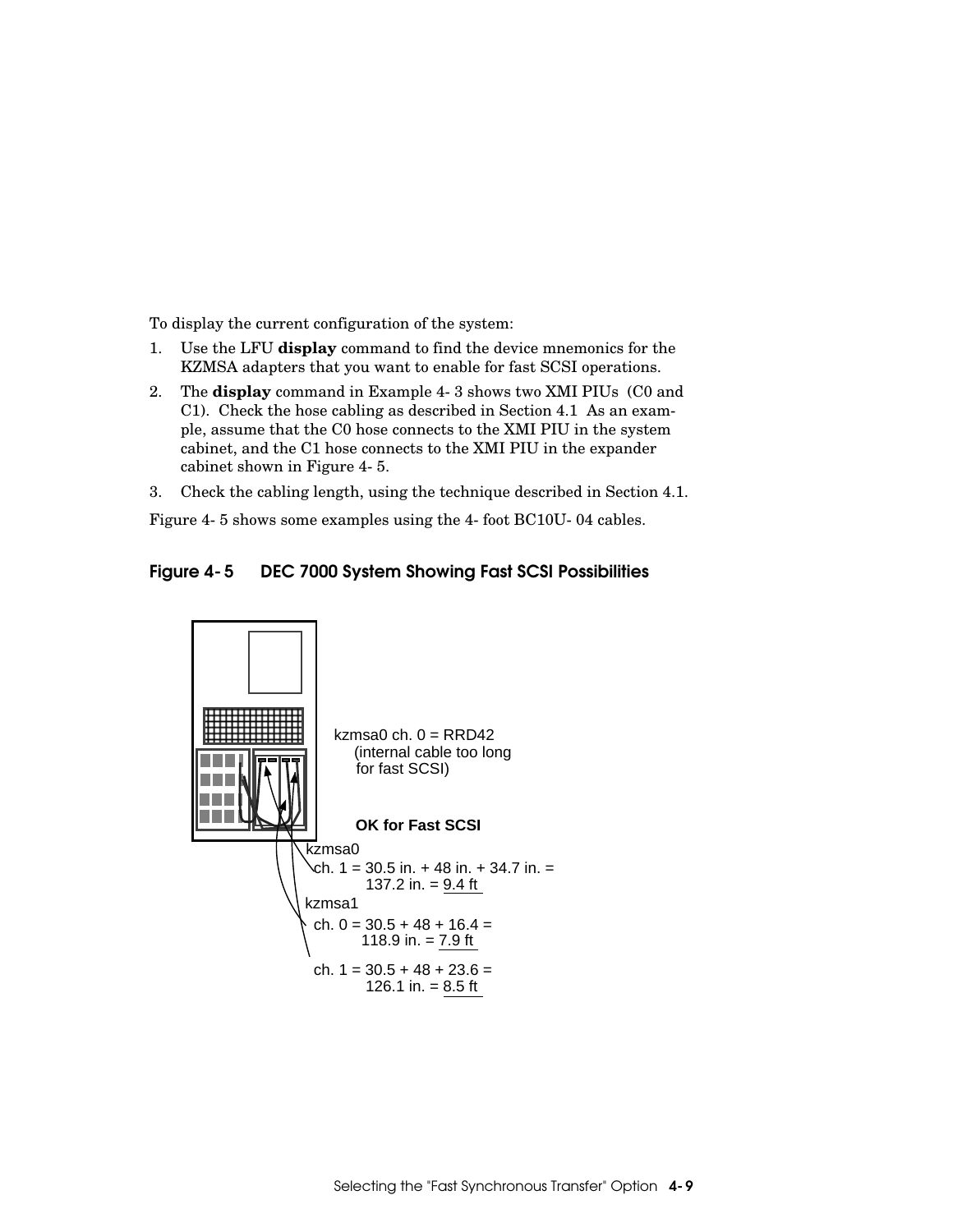## 4.5 Use Modify to Enable the Fast SCSI Setting

**The LFU modify command allows you to enable the fast SCSI parameter for the KZMSA.**



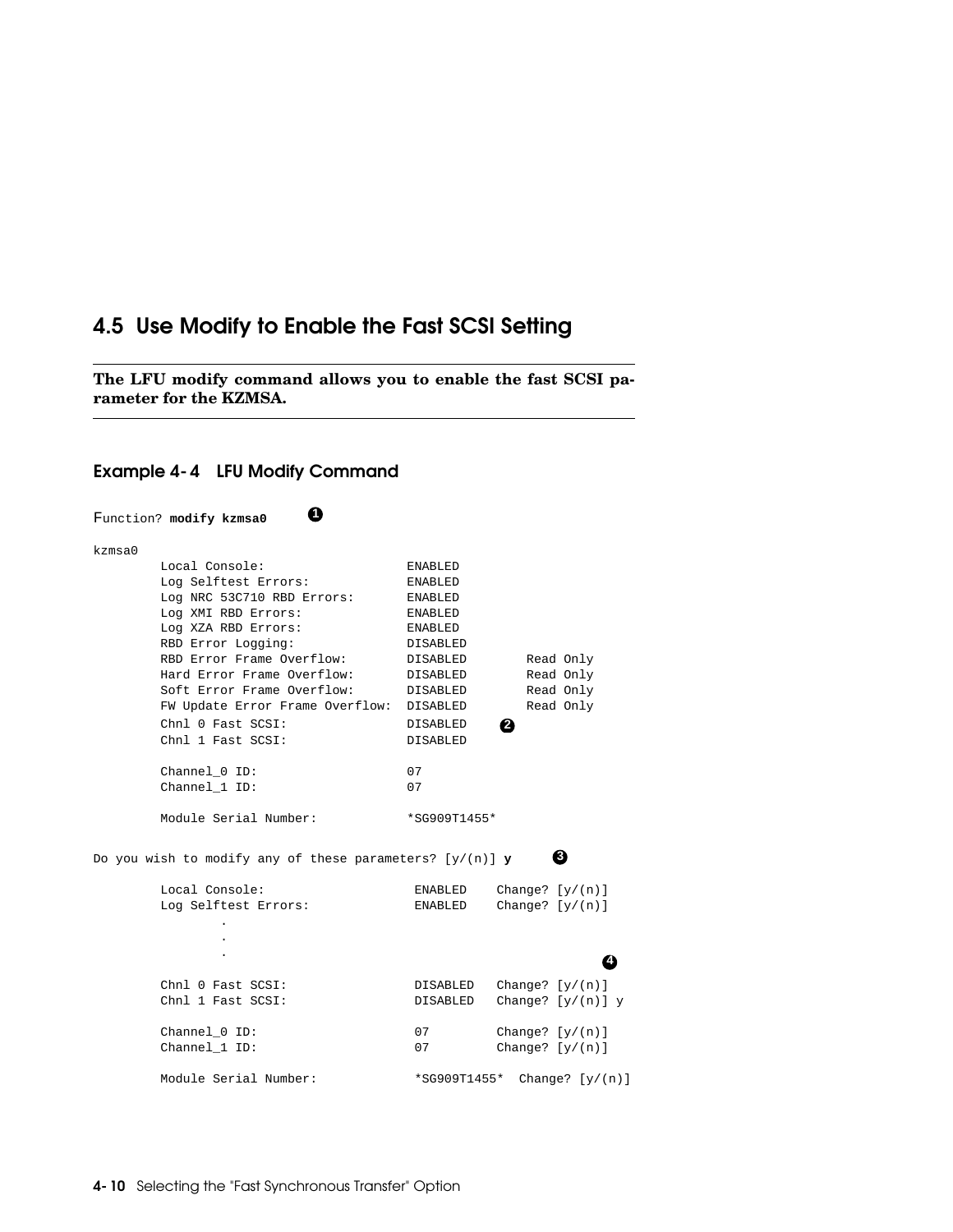```
Local Console: ENABLED 5
      Log Selftest Errors: ENABLED 
 .
     Chnl 0 Fast SCSI: DISBLED
      Chnl 1 Fast SCSI: ENABLED 
      Channel_0 ID: 07 
      Channel_1 ID: 07 
     Module Serial Number: *SG909T1455*
```

```
Modify kzmsa0 with these parameter values? [y/(n)] y
Function? modify kzmsa1 6
 .
 .
```
**<sup>7</sup>**

Function? **exit**  Initializing...

.

To enable the fast synchronous transfer option for specific KZMSA ports:

**1** Use the **modify** command for the KZMSAs that you identified as suitable for fast SCSI operation. The example shows one such sequence.

**2** The **modify** command displays the current settings for the parameters. The Chnl x Fast SCSI: lines identify the current settings for the two channels on the kzmsa0. Both are disabled in the example.

**3** After displaying the current settings, LFU asks if you wish to modify any. Type **y** to indicate that you wish to change a particular setting.

**4** LFU then displays each parameter and asks if you want to modify that parameter. Simply press RETURN to accept the current setting; type **y** and RETURN to change the current setting.

**5** After completing all the parameters, LFU then displays the new settings and asks if you want to modify the KZMSA with the settings you just provided. Type **y** and RETURN to modify the EEPROM in the KZMSA with the new values. (Note: installing firmware updates with LFU will not affect the parameters you change here; they will stay changed through the update.)

**6** LFU prompts for another command, and you proceed with the next KZ-MSA that you wish to set for fast SCSI, if any.

 $\bullet$  Exit LFU when you are done modifying parameters.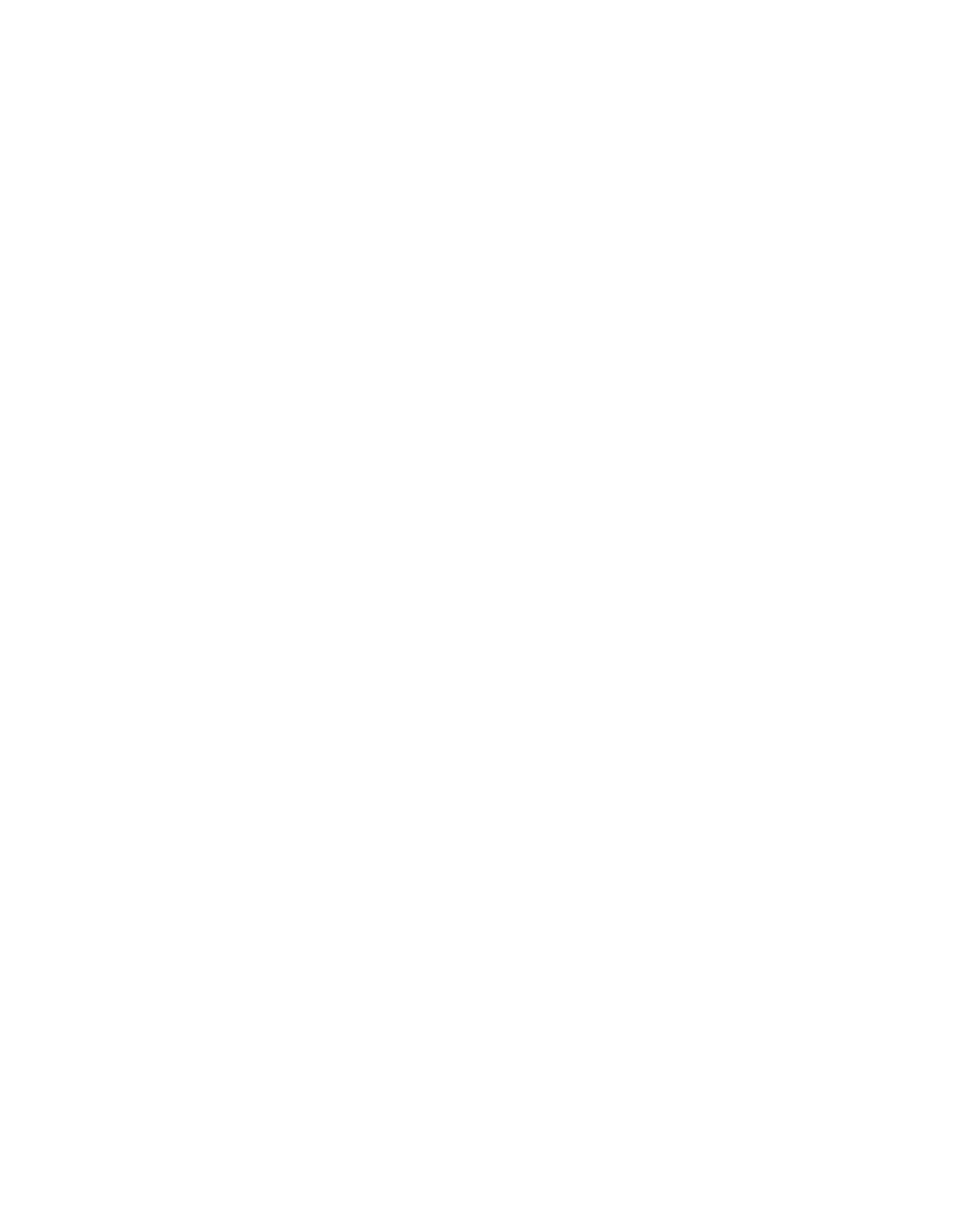# Appendix A

# Grounding Rules for Cabinets and Enclosures

If the configuration you are working with consists of two or more cabinets (the system cabinet and an expander cabinet, for example) or enclosures (such as an I/O enclosure that holds Digital or non-Digital SCSI disks), and these cabinets or enclosures are connected by a common SCSI bus, proper grounding between these enclosures is required.

There are two reasons for this:

- *WARNING: When two cabinets or enclosures are not connected to a common ground, there is the potential for a personal safety hazard. This is the same type of electrical shock hazard that exists when household appliances are not properly grounded.*
- *CAUTION: If the ground offset voltages generated in the power distribution system are excessive, data transmission across the SCSI bus can be seriously disturbed. For example, the systems could experience significant performance degradation or possible data corruption.*

Single-ended SCSI does not have any allowance for ground offset voltages. Therefore, any ground voltage above 0 is reducing noise margin. It is therefore critical to keep these voltages as low as possible. If the offset is above a few millivolts DC, it should be treated by increasing the ground strapping and/or the power distribution system.

# A.1 Checking Ground Offset Voltages

In a properly wired power distribution system(s) with properly functioning (no ground faults) equipment connected to the power distribution system(s) there is generally no need for any further attention to grounding. The power distribution system provides a satisfactory cab-to-cab path.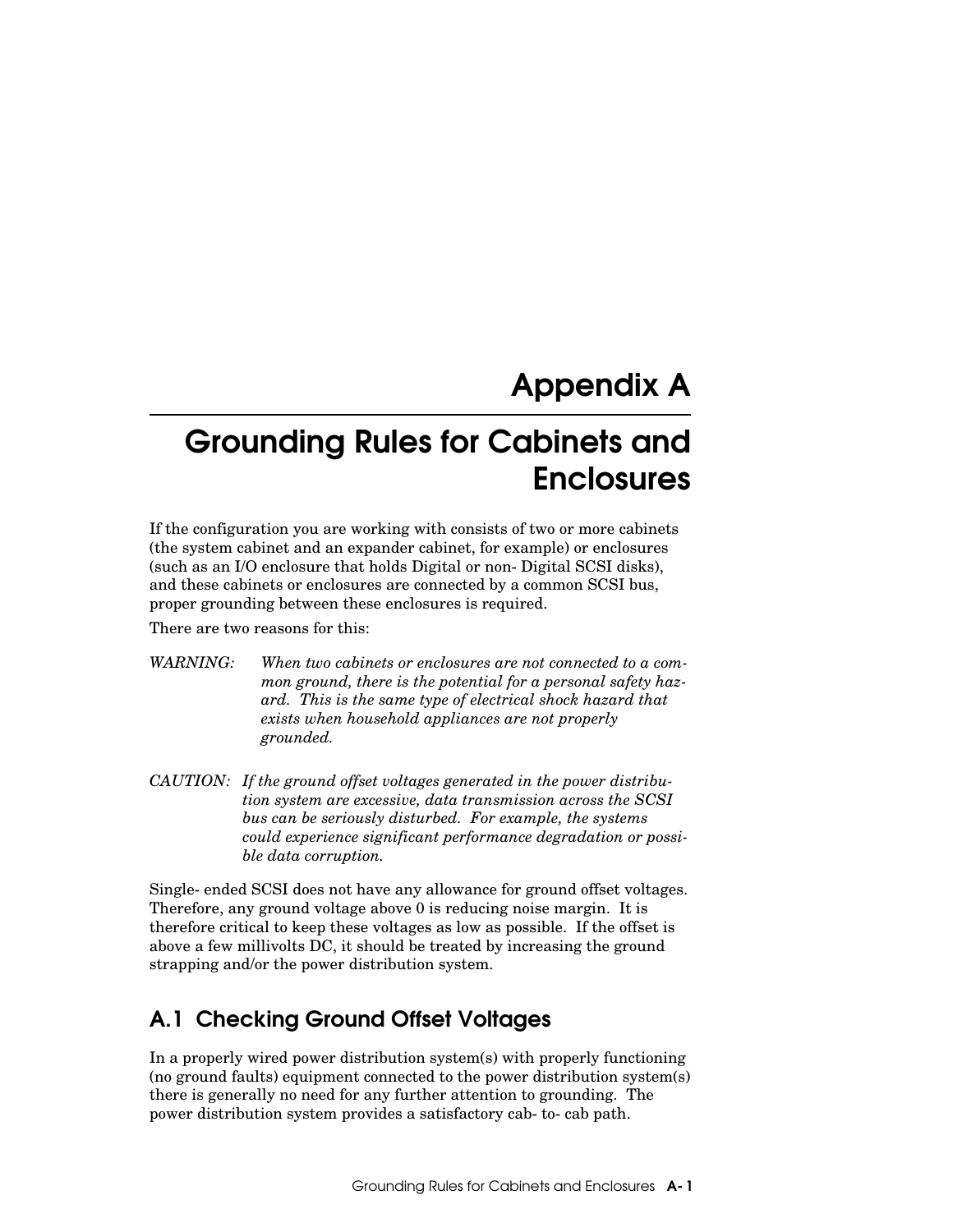To ensure the above, a power system survey should be performed by asking these questions:

- 1. Do any outlets being used not have power ground connections?
- 2. Is the grounding prong missing on any of the computer equipment power cords?
- 3. Are any of the power outlet neutral connections actually ground connections?
- 4. Are the grounds for any of the power distribution circuits (outlets) not connected to the same power distribution panel?
- 5. Are any devices that are not UL or IEC approved connected to the same breaker as any of the SCSI computer equipment?

If the answers are all "no," the grounding should be adequate for SCSI operation. For final verification, the ground offset should be checked by direct measurement with a simple hand-held multimeter.

If the answers to any of these questions is "yes," the problem must be corrected.

If you are not sure of any of the answers to any of the above questions, you can measure the actual grounding offset voltage between any two cabinets with a multimeter. This will only provide data for that particular moment in time, however. The ground offset values may change over time as additional devices are either plugged into the same power source or activated.

# A.2 Correcting Ground Offset Problems

If a multiple-cabinet or enclosure configuration exhibits ground offset voltages between interconnected cabinets which exceed the allowable limits, there are two solutions:

- 1. Have an electrician correct any deficiencies found during the power system survey. This solution is recommended.
- 2. Install grounding cables between enclosures in a SCSI multi-cab or enclosure system. Installing more grounding cables will normally reduce the ground voltage offset sufficiently to meet the requirements. In severe cases, however, the #6 cables may not be large enough. The ground voltage offset measurements will still be too large. If the additional grounding cables are not enough, the source of the ground offset voltage must be traced and either reduced or eliminated.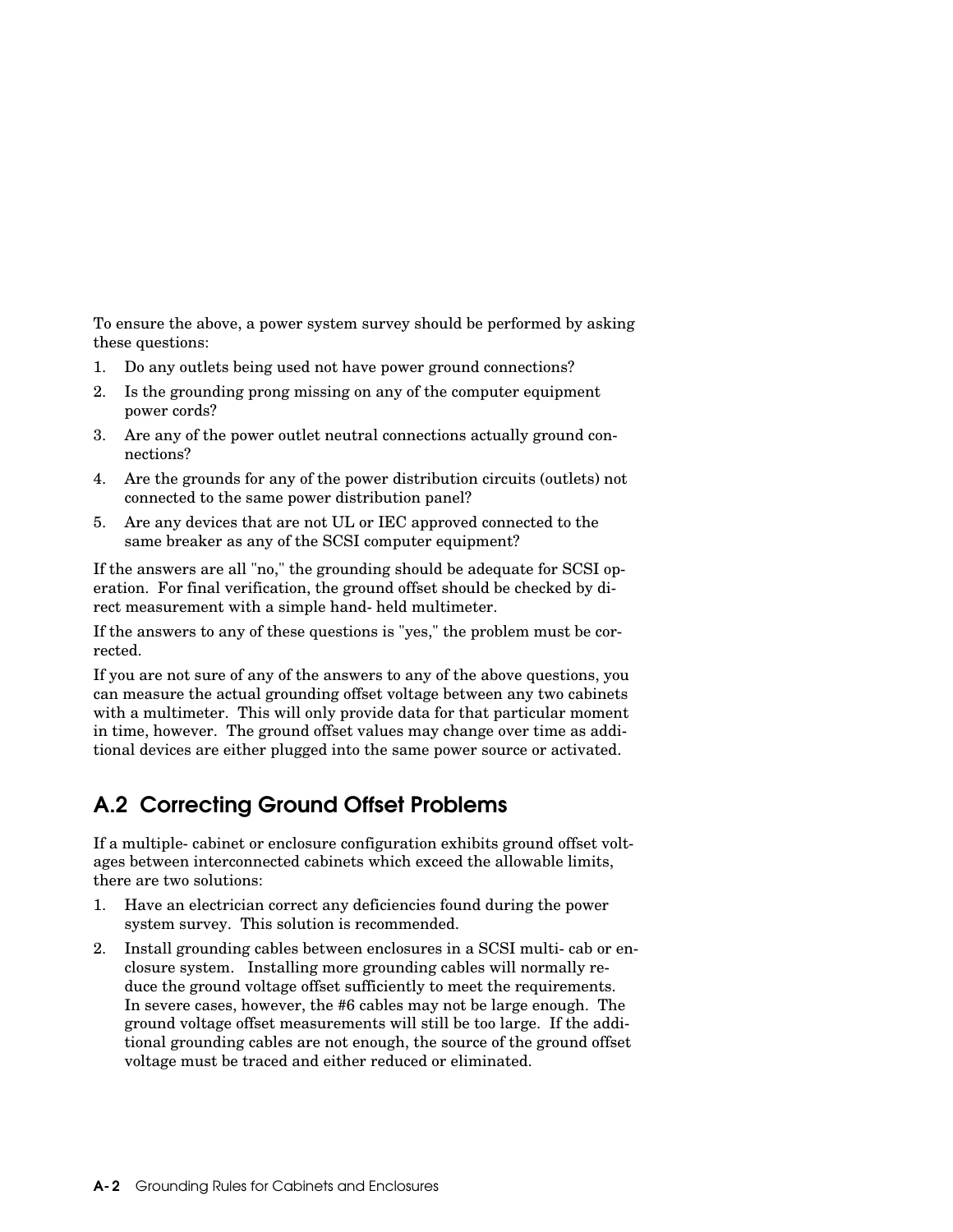# Index

## A

ANSI definition of fast SCSI, 1-2 SCSI specification, 1-2

### B

BA655-AA kit, 1-6 Bulkhead installing the cable assembly, 2-7 location, 2-7 Buses LSB, 1-6 XMI, 1-6

## C

Cable from XMI backplane to bulkhead, 2-8 from XMI bulkhead to SCSI PIU, 1-7 single-ended, 1-7, 1-10 measuring total length with single-ended cable, 4-2 with DWZZA adapters, 4-3 Cable assembly attaching cable to XMI backplane, 2-8 attaching to XMI bulkhead, 2-6 from KZMSA to XMI bulkhead, 1-6 Cable door, 2-7 Cable length differential, 1-4, 4-3 single-ended, 1-4, 4-3

with DWZZAs, 1-4, 1-5, 4-3 Channel, 2-9 Console disk, 1-8

# D

Differential transmission, 1-3 DWLMA module, 1-6 DWZZA bus converter, 1-3, 1-7

## F

Fast SCSI, 1-2, 1-8 cable length, 1-8 how to enable, 4-1 peak transfer rate, 1-8 Fast synchronous transfer option, 1-2, 1-8 cable length, 1-8 how to enable, 4-1 peak transfer rate, 1-8

# G

Grounding procedures, 2-3, A-1 Ground offset voltage, A-1

## H

Hose cabling, 1-6, 4-4

# I

InfoServer, 4-6 IOP module, 1-6, 4-4

## K

KZMSA

attached to which XMI PIU, 4-5